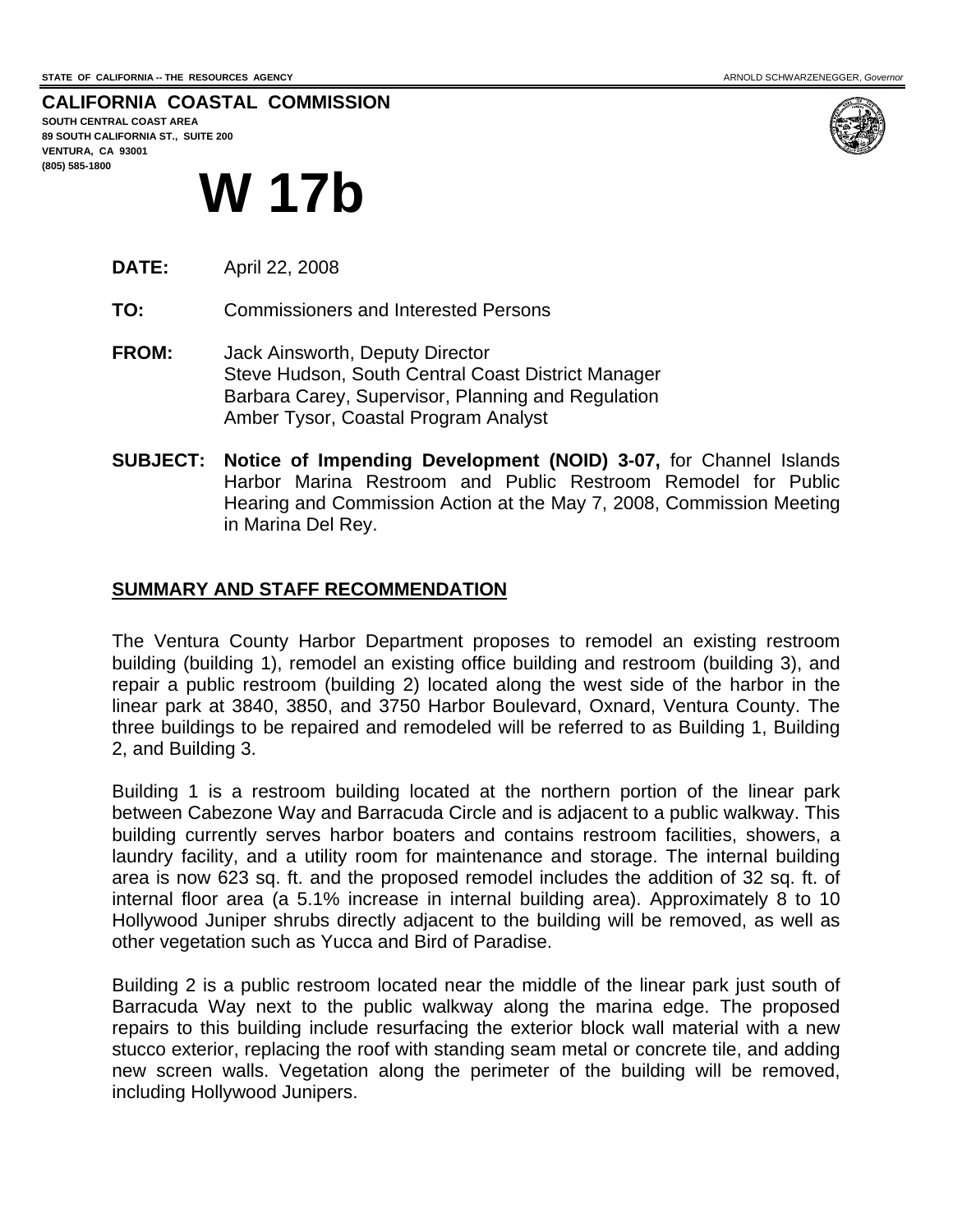Building 3 is currently occupied by an office for Channel Islands Harbor Marina and a restroom for use by boaters, located at the southern end of the linear park north of Marina Circle. Interior remodeling of this building is proposed in order to add handicapped accessible restrooms and shower facilities, additional office area, a storage and maintenance area, and a new west facing entry area for the marina office. The building area is 1,030 sq. ft and 32 sq. ft will be added. The height of the building is 11'3" and will not change. The exterior finish will be stucco in a natural color, with offwhite trim and blue doors. Additional remodeling includes exterior handicapped accessible drinking fountains, and new exterior screen walls at the entry door. A small pathway, extending from the existing pathway connecting the parking lot to the pathway along the water, will be added to access the newly proposed west facing door of the office. The Harbor Department originally proposed a walkway winding through the middle of the park, but has submitted revised plans to construct a walkway to Building 3 connected to the existing walkway to minimize impacts to park area. One mature Myoporum will be removed on the south western side of this building adjacent to the office area. Biological reports indicate that this Myoporum has never been used as a nesting site for herons. The Harbor Department has proposed to provide mitigation for removal of the Myoporum.

The required items necessary to provide a complete Notice of Impending Development were received in the South Central Coast Office on March 28, 2008, and the notice was deemed filed on April 8, 2008.

Staff is recommending that the Commission determine that the impending development **is consistent** with the certified Channel Islands Harbor Public Works Plan (PWP), as modified pursuant to **nine (9) special conditions** regarding: (1) protection of nesting and roosting birds, (2) construction and maintenance responsibilities and debris removal, (3) water quality management plan, (4) removal of temporary construction trailer, (5) lighting restriction, (6) approval of resource agencies, (7) invasive plants, (8) tree replacement, and (9) Myoporum removal survey. As conditioned, the project is consistent with all resource protection policies and provisions of the Public Works Plan. See associated Motion and Resolution beginning on **Page 2**. The standard of review for the proposed NOID is conformity with the policies of the certified PWP.

# **I. PROCEDURAL ISSUES**

Sections 30605 and 30606 of the Coastal Act and Title 14, Sections 13357(a)(5), 13359, and 13353-54 of the California Code of Regulations govern the Coastal Commission's review of subsequent development where there is a certified PWP. Section 13354 requires the Executive Director or his designee to review the Notice of Impending Development (or development announcement) within five working days of receipt and determine whether it provides sufficient information to determine if the proposed development is consistent with the certified PWP. The notice is deemed filed when all necessary supporting information has been received.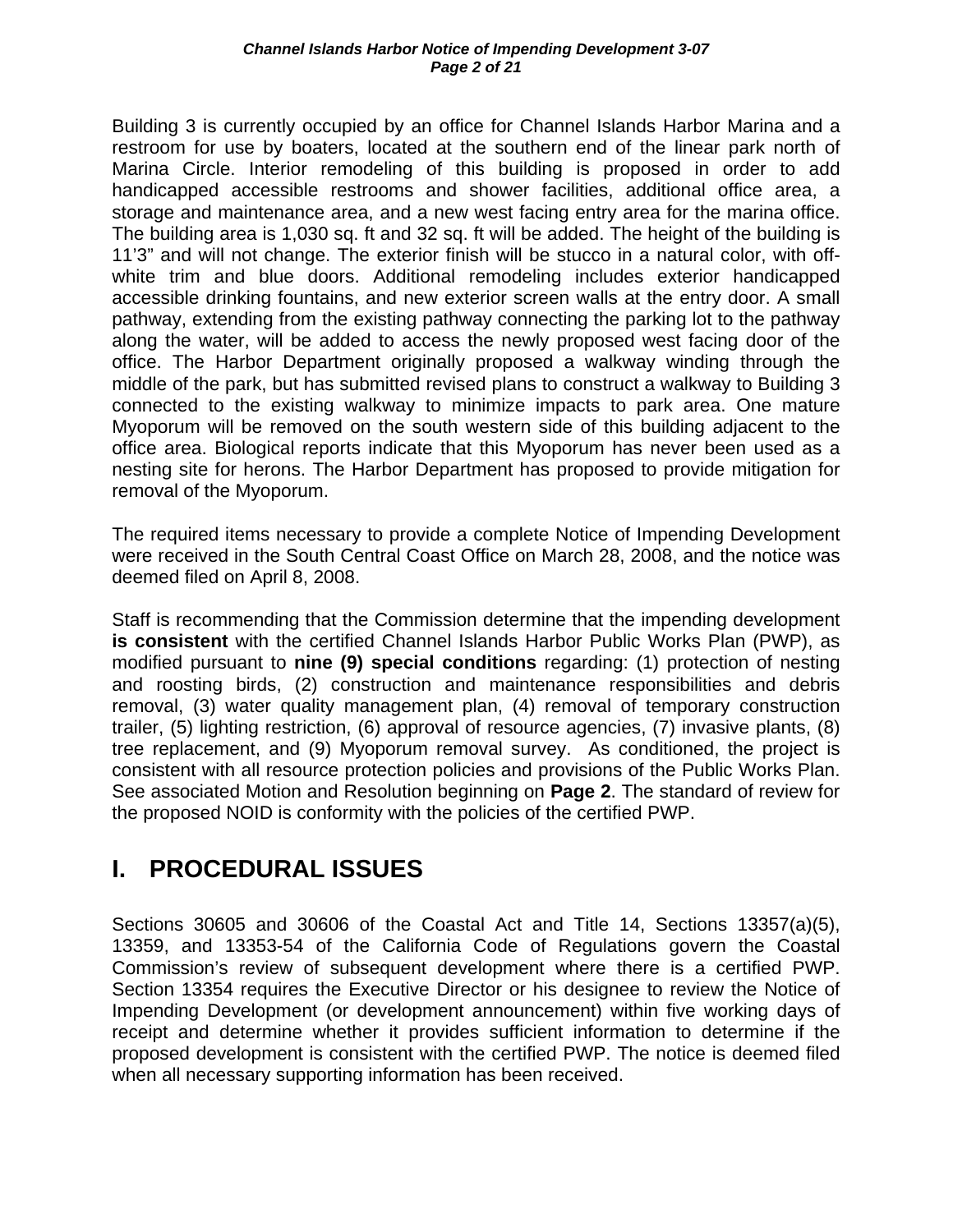Pursuant to Section 13359 of Title 14 of the California Code of Regulations, within thirty working days of filing the Notice of Impending Development, the Executive Director shall report to the Commission the pendency of the development and make a recommendation regarding the consistency of the proposed development with the certified PWP. After public hearing, by a majority of its members present, the Commission shall determine whether the development is consistent with the certified PWP and whether conditions are required to bring the development into conformance with the PWP. No construction shall commence until after the Commission votes to render the proposed development consistent with the certified PWP.

# **II. STAFF RECOMMENDATION:**

**MOTION:** *I move that the Commission determine that the development described in the Ventura County Harbor Department Notice of Impending Development 3-07 (Restroom Remodeling), as conditioned, is consistent with the certified Channel Islands Harbor Public Works Plan.* 

### **STAFF RECOMMENDATION:**

Staff recommends a **YES** vote. Passage of this motion will result in a determination that the development described in the Notice of Impending Development 2-06, as conditioned, is consistent with the certified Channel Islands Harbor Public Works Plan, and adoption of the following resolution and findings. The motion passes only by affirmative vote of a majority of the Commissioners present.

### **RESOLUTION TO DETERMINE DEVELOPMENT IS CONSISTENT WITH PWP:**

The Commission hereby determines that the development described in the Notice of Impending Development 3-07, as conditioned, is consistent with the certified Channel Islands Harbor Public Works Plan for the reasons discussed in the findings herein.

# **III. SPECIAL CONDITIONS:**

### **1. Protection of Nesting and Roosting Birds**

A. No exterior construction shall occur from February  $1<sup>st</sup>$  through August  $15<sup>th</sup>$ , the core nesting season for black-crowned night herons, great blue herons, and snowy egrets. Exterior construction includes all activities occurring outside of the approved building, including sawing, hammering, and the use of any power equipment outside.

### B. Surveys

1. Prior to all construction activities (both interior and exterior) occurring from December  $1<sup>st</sup>$  through September 30<sup>th</sup>, an independent qualified biologist or environmental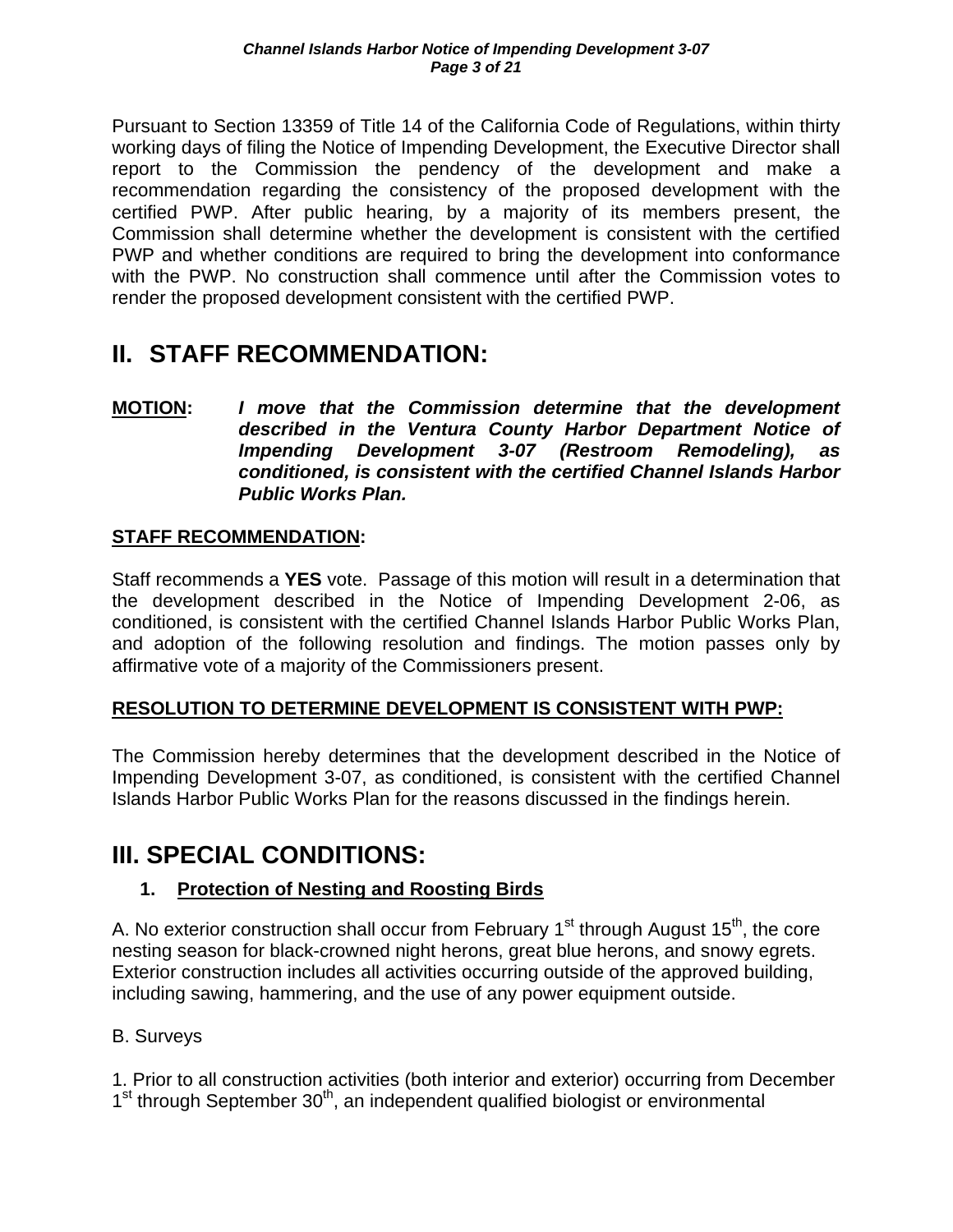resource specialist shall conduct biological surveys of all trees within 300 feet of the project site and this survey must be immediately submitted to the Executive Director of the Coastal Commission. Such surveys shall identify the presence of black-crowned night herons, great blue herons, snowy egrets, or other sensitive species in or near the project site, and if they are exhibiting reproductive or nesting behavior.

2. Once a week upon commencement of exterior construction activities that will be carried out from December 1<sup>st</sup> through January 31<sup>st</sup> and from August 16<sup>th</sup> through September 30<sup>th</sup>, a qualified independent biologist or environmental resource specialist shall conduct weekly biological surveys of all trees within 300 feet of the project site. These surveys must be immediately submitted to the Executive Director of the Coastal Commission.

### C. Daily Monitor

1. During exterior construction activities that will be carried out from December 1<sup>st</sup> through January 31 $\mathrm{st}$  and from August 16<sup>th</sup> through September 30<sup>th</sup>, a daily monitor shall determine compliance with construction related special conditions at all times during construction.

2. Should the monitor observe any failure to comply with any component of this special condition or any other construction related special condition to this NOID, said monitor shall require that construction be immediately stopped and the monitor shall notify the Director of the Harbor Department and the Executive Director of the Coastal Commission immediately. Construction shall not be resumed until conformance with the requirements of the special condition is confirmed and the Executive Director of the Commission authorizes construction to recommence.

D. In the event that the surveys identify any black-crowned night herons, great blue herons, snowy egrets, or other sensitive species exhibiting reproductive or nesting behavior within 300 feet of the project site, all construction activities must cease and the Executive Director of the Coastal Commission must be immediately notified. Construction activities can not recommence until an independent qualified biologist or environmental resource specialist determines that fledging has completed and the Executive Director of the Coastal Commission has re-authorized construction activities.

### **2. Construction and Maintenance Responsibilities and Debris Removal**

The Ventura County Harbor Department shall comply with the following constructionrelated requirements:

- A. No demolition or construction materials, debris, or waste shall be placed or stored where it may enter sensitive habitat, receiving waters or a storm drain, or be subject to wave, wind, rain, or tidal erosion and dispersion.
- B. No demolition or construction equipment, materials, or activity shall be placed in or occur in any location that would result in impacts to ESHA, wetlands or their buffers.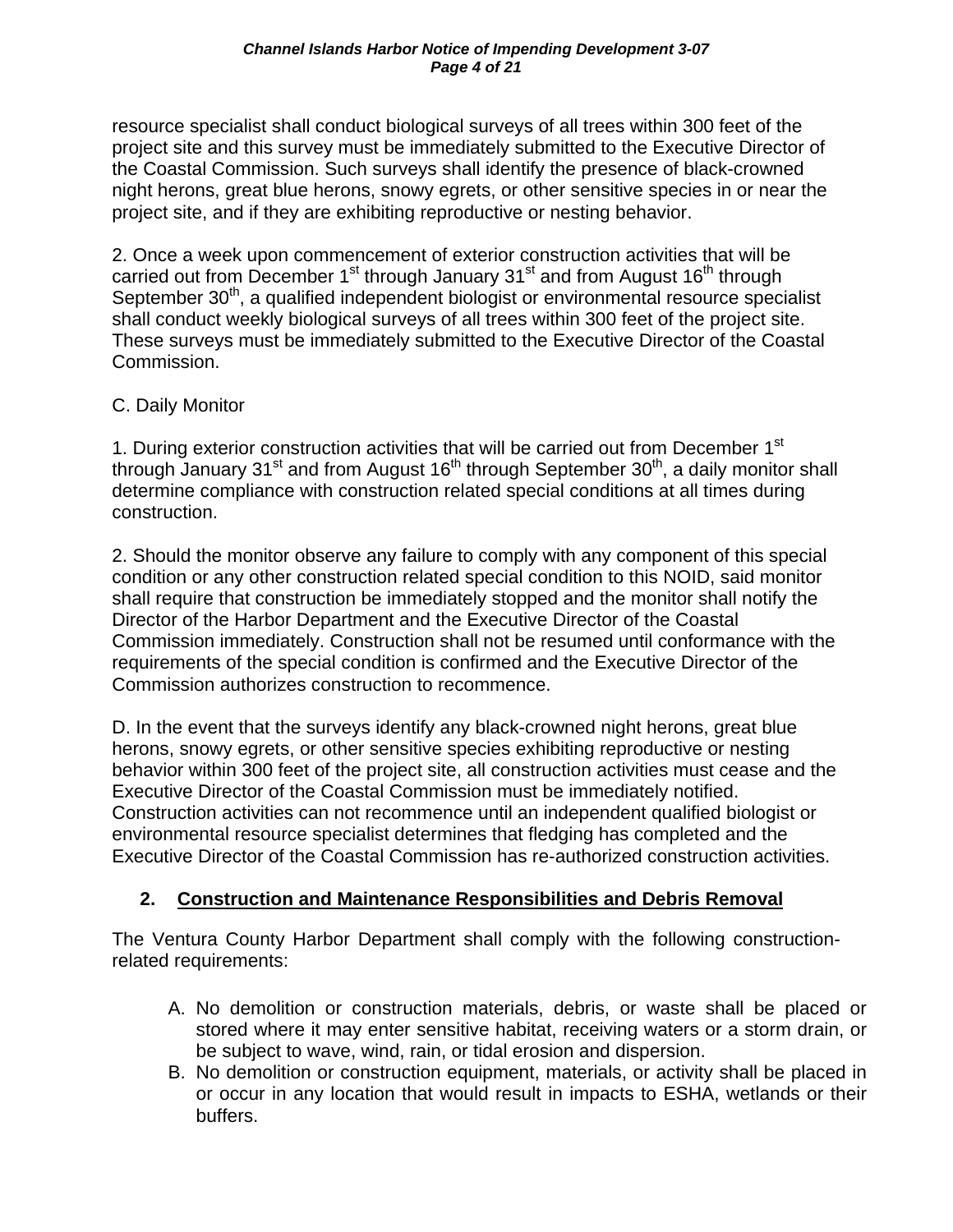- C. Any and all debris resulting from demolition or construction activities shall be removed from the project site within 24 hours of completion of the project.
- D. Demolition or construction debris and sediment shall be removed from work areas each day that demolition or construction occurs to prevent the accumulation of sediment and other debris that may be discharged into coastal waters.
- E. All trash and debris shall be disposed in the proper trash and recycling receptacles at the end of every construction day.
- F. The applicant shall provide adequate disposal facilities for solid waste, including excess concrete, produced during demolition or construction.
- G. Debris shall be disposed of at a legal disposal site or recycled at a recycling facility. If the disposal site is located within the coastal zone, a separate Notice of Impending Development shall be required before disposal can take place.
- H. All stock piles and construction materials shall be covered, enclosed on all sides, shall be located as far away as possible from drain inlets and any waterway, and shall not be stored in contact with the soil.
- I. Machinery and equipment shall be maintained and washed in confined areas specifically designed to control runoff. Thinners or solvents shall not be discharged into sanitary or storm sewer systems.
- J. The discharge of any hazardous materials into any receiving waters shall be prohibited.
- K. Spill prevention and control measures shall be implemented to ensure the proper handling and storage of petroleum products and other construction materials. Measures shall include a designated fueling and vehicle maintenance area with appropriate berms and protection to prevent any spillage of gasoline or related petroleum products or contact with runoff. The area shall be located as far away from the receiving waters and storm drain inlets as possible.
- L. The least damaging method shall be used for the construction of pilings and any other activity that will disturb benthic sediments. The suspension of benthic sediments into the water column shall be minimized to the greatest extent practicable.
- M. Best Management Practices (BMPs) and Good Housekeeping Practices (GHPs) designed to prevent spillage and/or runoff of demolition or construction-related materials, and to contain sediment or contaminants associated with demolition or construction activity, shall be implemented prior to the on-set of such activity
- N. All BMPs shall be maintained in a functional condition throughout the duration of the project.

### **3. Water Quality Management Plan**

A. *Prior to commencement of development*, the applicant shall submit, for the review and approval of the Executive Director, a Water Quality Management Plan (WQMP), prepared by a licensed water quality professional, and shall include plans, descriptions, and supporting calculations. The WQMP shall incorporate structural and non-structural Best Management Practices (BMPs) designed to reduce, to the maximum extent practicable, the volume, velocity and pollutant load of stormwater and dry weather flows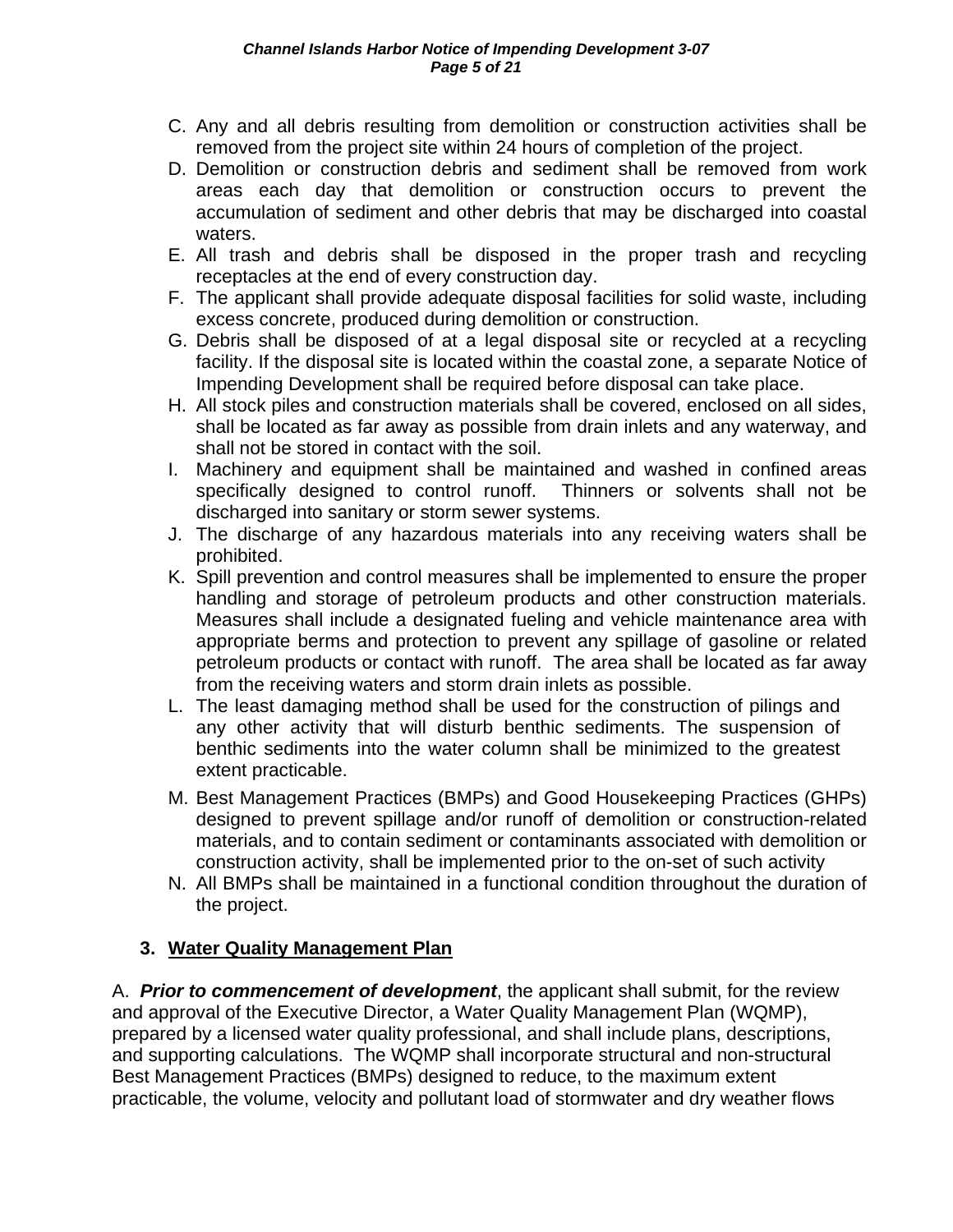leaving the developed site. In addition to the specifications above, the plan shall be in substantial conformance with the following requirements:

a. The proposed development shall reduce or maintain pre-development peak runoff rates and average volumes to the maximum extent practicable.

b. Appropriate structural and non-structural BMPs (site design, source control and treatment control) shall be designed and implemented to minimize water quality impacts to surrounding coastal waters. Structural Treatment Control BMPs shall be implemented when a combination of Site Design and Source Control BMPs are not sufficient to protect water quality.

c. Impervious surfaces, especially directly connected impervious areas, shall be minimized, and alternative types of pervious pavement shall be used where feasible.

d. Irrigation and the use of fertilizers and other landscaping chemicals shall be minimized.

e. Trash, recycling and other waste containers, as necessary, shall be provided. All waste containers anywhere within the development shall be covered, watertight, and designed to resist scavenging animals.

f. Runoff from all roofs, roads and parking areas shall be collected and directed through a system of structural BMPs including vegetated areas and/or gravel filter strips or other vegetated or media filter devices. The system of BMPs shall be designed to 1) trap sediment, particulates and other solids and 2) remove or mitigate contaminants (including trash, debris and vehicular fluids such as oil, grease, heavy metals and hydrocarbons) through infiltration, filtration and/or biological uptake. The drainage system shall also be designed to convey and discharge runoff from the developed site in a non-erosive manner.

g. Parking lots and streets shall be swept on a weekly basis, at a minimum, in order to prevent dispersal of pollutants that might collect on those surfaces, and shall not be sprayed or washed down unless the water used is directed through the sanitary sewer system or a filtered drain.

h. The detergents and cleaning components used on site shall comply with the following criteria: they shall be phosphate-free, biodegradable, and non-toxic to marine wildlife; amounts used shall be minimized to the maximum extent practicable; no fluids containing ammonia, sodium hypochlorite, chlorinated solvents, petroleum distillates, or lye shall be used.

i. Post-construction structural BMPs (or suites of BMPs) shall be designed to treat, infiltrate or filter the amount of stormwater runoff produced by all storms up to and including the 85th percentile, 24-hour storm event for volume-based BMPs, and/or the 85th percentile, 1-hour storm event, with an appropriate safety factor (i.e., 2 or greater), for flow-based BMPs.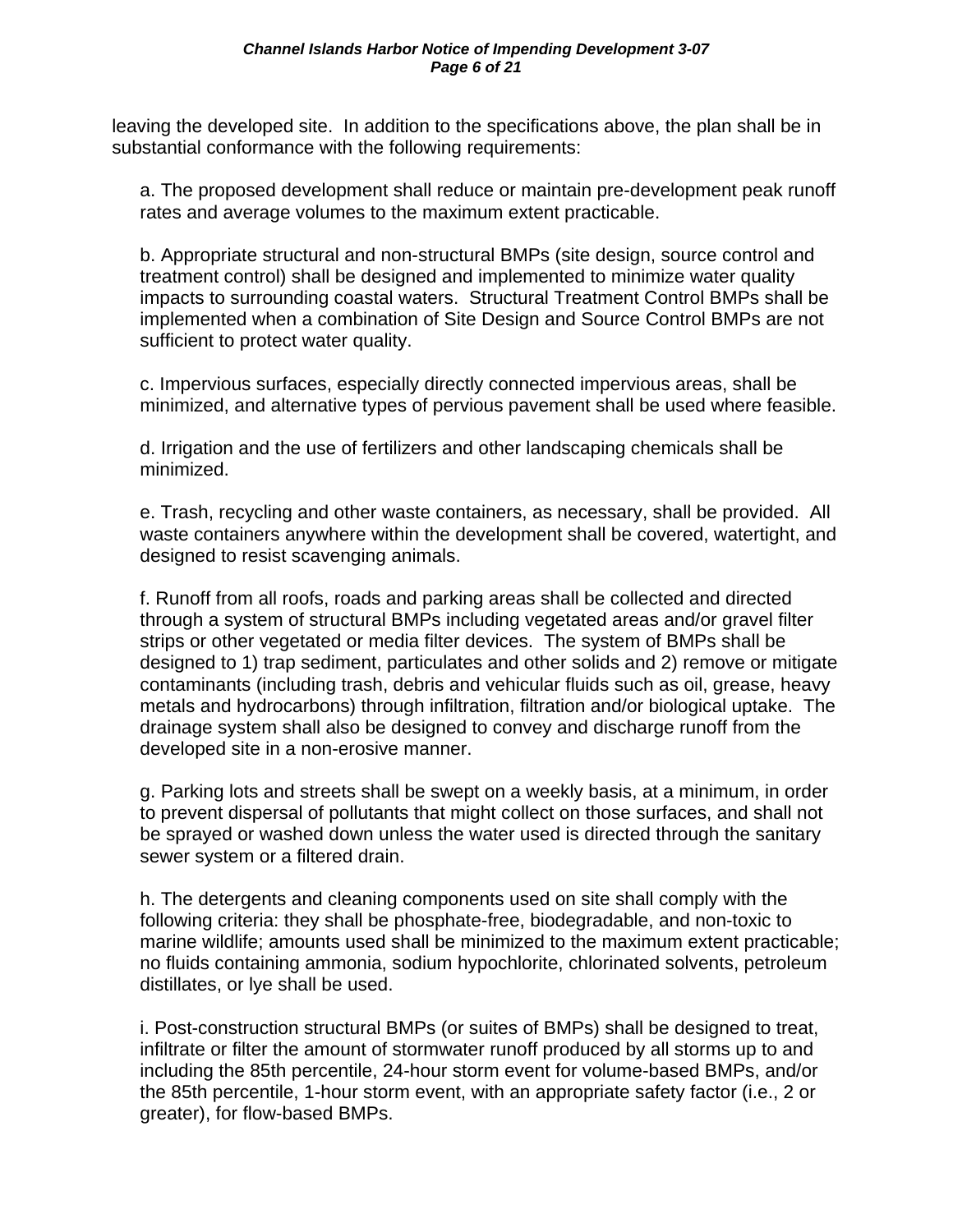j. All BMPs shall be operated, monitored, and maintained for the life of the project and at a minimum, all structural BMPs shall be inspected, cleaned-out, and where necessary, repaired at the following minimum frequencies: (1) prior to October 15th each year; (2) during each month between October 15<sup>th</sup> and April 15<sup>th</sup> of each year and, (3) at least twice during the dry season.

k. Debris and other water pollutants removed from structural BMP(s) during cleanout shall be contained and disposed of in a proper manner.

l. It is the Harbor Department's responsibility to maintain or ensure that its lessee maintains the drainage system and the associated structures and BMPs according to manufacturer's specifications.

B. The permittee shall undertake development in accordance with the approved final plans. Any proposed changes to the approved final plans shall be reported to the Executive Director. No changes to the approved final plans shall occur without a new Notice of Impending Development unless the Executive Director determines that no new Notice of Impending Development is legally required.

### **4. Removal of Temporary Construction Trailer**

The applicant shall remove the temporary construction trailer and all construction related debris from the staging site within sixty (60) days of completion of any and all development authorized under Channel Islands Harbor NOID 3-07.

### **5. Lighting Plan**

- A. *Prior to commencement of the development*, the Harbor Department shall submit, for the review and approval of the Executive Director, a lighting plan for the approved structures and associated pathway. The lighting plan shall incorporate the following requirements:
	- (1) Any exterior night lighting installed on the project site shall be of low intensity, low glare design, and shall be shielded to direct light downward onto the subject parcel and prevent spill-over onto adjacent parcels, including all public open space areas. Furthermore, no skyward-casting lighting shall be used. The lowest intensity lighting shall be used that is appropriate to the intended use of the lighting.
	- (2) The lighting plan shall show the locations of all exterior lighting fixtures and an arrow showing the direction of light being cast by each fixture, the lighting specifications, and the height of the fixtures. The plan shall be designed in particular to avoid lighting impacts to the open spaces and trees.
- B. The Harbor Department shall undertake development in accordance with the approved final plans. Any proposed changes to the approved final plans shall be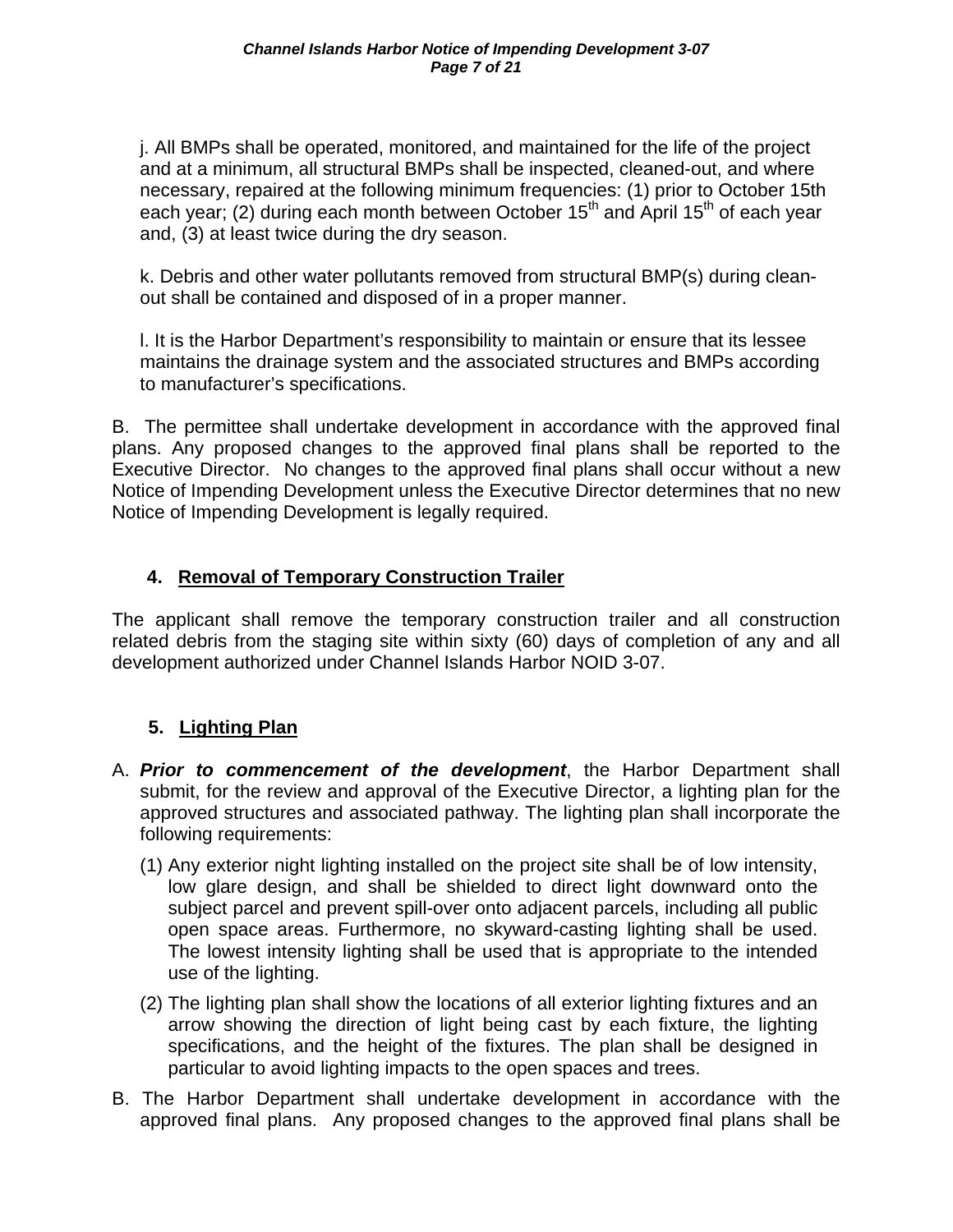reported to the Executive Director. No changes to the approved final plans shall occur unless the Executive Director determines that no new Notice of Impending Development or Public Works Plan Amendment is legally required.

### **6. Resource Agencies**

The Ventura County Harbor Department shall comply with all requirements (including required mitigation measures) from the California Department of Fish and Game, Regional Water Quality Control Board, U.S. Army Corps of Engineers, and the U.S. Fish and Wildlife Service with respect to preservation and protection of water quality and the marine environment including bird nesting and foraging activity. Any change in the approved project that may be required by the above-stated agencies shall be submitted to the Executive Director in order to determine if the proposed change shall require a new Notice of Impending Development pursuant to the requirements of the Coastal Act and the California Code of Regulations.

### **7. Invasive Plants**

By acceptance of this Notice of Impending Development, the applicants agree that vegetated landscaped areas shall only consist of native plants or non-native drought tolerant plants, and no plant species listed as problematic and/or invasive by the California Native Plant Society (http://www.CNPS.org/), the California Invasive Plant Council (formerly the California Exotic Pest Plant Council) (http://www.cal-ipc.org/), or as may be identified by the State of California shall be employed in any landscaping or planter areas, or allowed to naturalize or persist on the site. No plant species listed as a 'noxious weed' by the State of California or the U.S. Federal Government shall be utilized within the property.

### **8. Tree Replacement**

**Prior to commencement of development**, the applicant shall submit, for the review and approval of the Executive Director, a tree replacement planting program, which specifies replacement tree locations, tree size, planting specifications, and a five-year monitoring program with specific performance standards to ensure that the replacement planting program is successful. Three (3) specimen size native or non-native, noninvasive trees, such as Catalina Cherry, Island Oak, or California Sycamore, shall be planted on the south side of the linear park on the west side of the harbor as mitigation for impacts as a result of removing the Myoporum adjacent to building 3. The applicant shall commence tree replacement prior to or concurrently with the commencement of construction activities authorized under NOID 3-07. An annual monitoring report for tree replacement shall be submitted for the review and approval of the Executive Director for each of the five years following implementation of the planting program.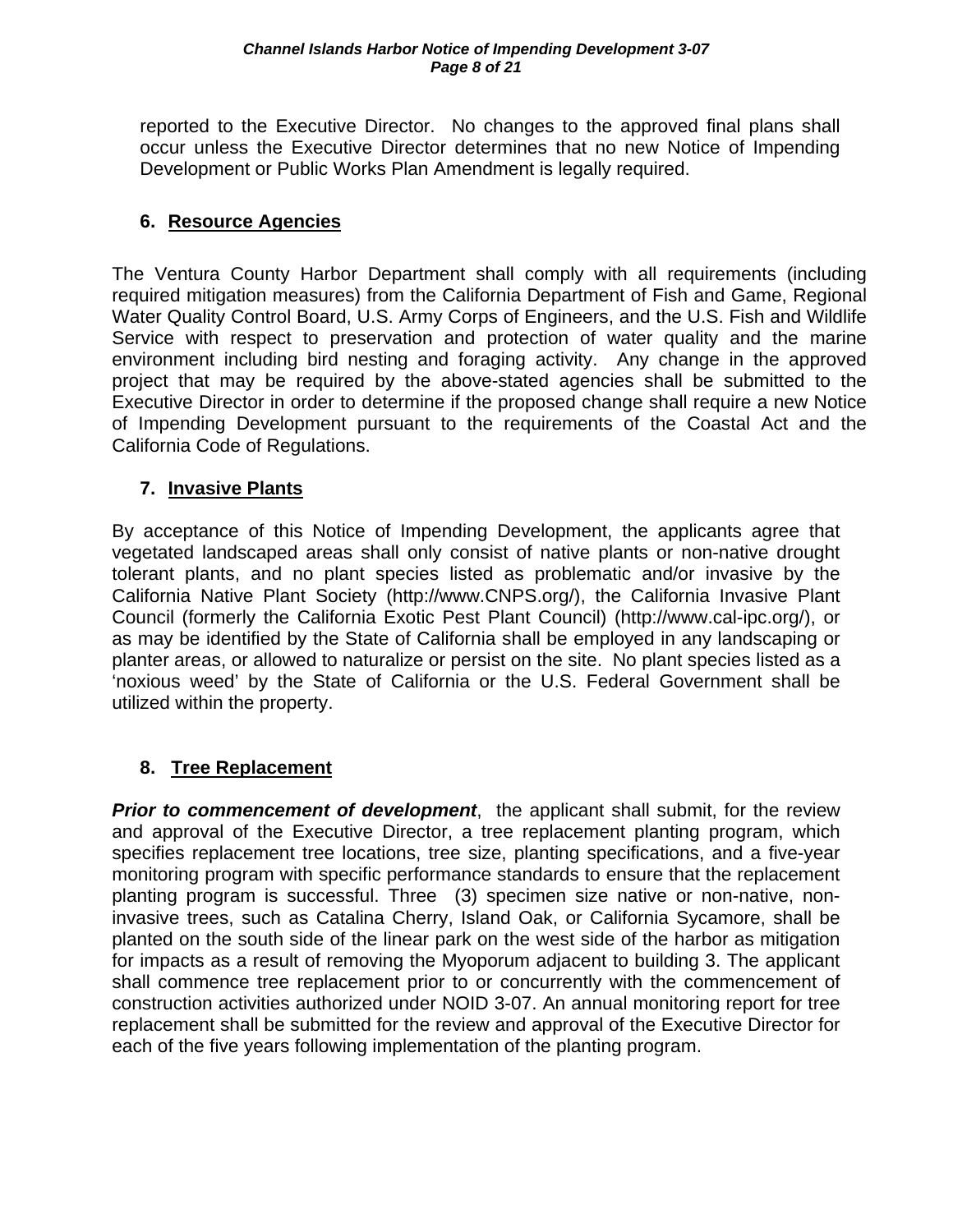### **9. Myoporum Removal Survey**

**Prior to commencement of development and prior to removal of the Myoporum,** a qualified independent biologist or environmental resource specialist shall conduct a survey of the Myoporum to determine whether black-crowned night herons, great blue herons, snowy egrets, or other sensitive species are exhibiting reproductive or nesting behavior in the Myoporum or connecting canopy. This survey must be immediately submitted to the Executive Director of the Coastal Commission. In the event that the survey identifies any black-crowned night herons, great blue herons, snowy egrets, or other sensitive species exhibiting reproductive or nesting behavior, the Myoporum must not be removed and the Executive Director of the Coastal Commission must be immediately notified. Construction activities and/or tree removal can not recommence until an independent qualified biologist or environmental resource specialist determines that fledging has completed and the Executive Director of the Coastal Commission has re-authorized construction activities.

# **IV. FINDINGS FOR APPROVAL OF THE NOTICE OF IMPENDING DEVELOPMENT, AS CONDITIONED**

The following findings support the Commission's approval of the Notice of Impending Development, as conditioned. The Commission hereby finds and declares as follows:

### **A. PROJECT DESCRIPTION AND BACKGROUND**

The Ventura County Harbor Department proposes to remodel an existing restroom building (building 1), remodel an existing office building and restroom (building 3), and repair a public restroom (building 2) located along the west side of the harbor in the linear park at 3840, 3850, and 3750 Harbor Boulevard, Oxnard, Ventura County. The three buildings to be repaired and remodeled will be referred to as Building 1, Building 2, and Building 3. (Exhibits 1-10)

Building 1 is a restroom building located at the northern portion of the linear park between Cabezone Way and Barracuda Circle and is adjacent to a public walkway. This building currently serves harbor boaters and contains restroom facilities, showers, a laundry facility, and a utility room for maintenance and storage. The internal building area is now 623 sq. ft. and the proposed remodel includes the addition of 32 sq. ft. of internal floor area (a 5.1% increase in internal building area). Approximately 8 to 10 Hollywood Juniper shrubs directly adjacent to the building will be removed, as well as other vegetation such as Yucca and Bird of Paradise. (**Exhibits 1-3**)

Building 2 is a public restroom located near the middle of the linear park just south of Barracuda Way next to the public walkway along the marina edge. The proposed repairs to this building include resurfacing the exterior block wall material with a new stucco exterior, replacing the roof with standing seam metal or concrete tile, and adding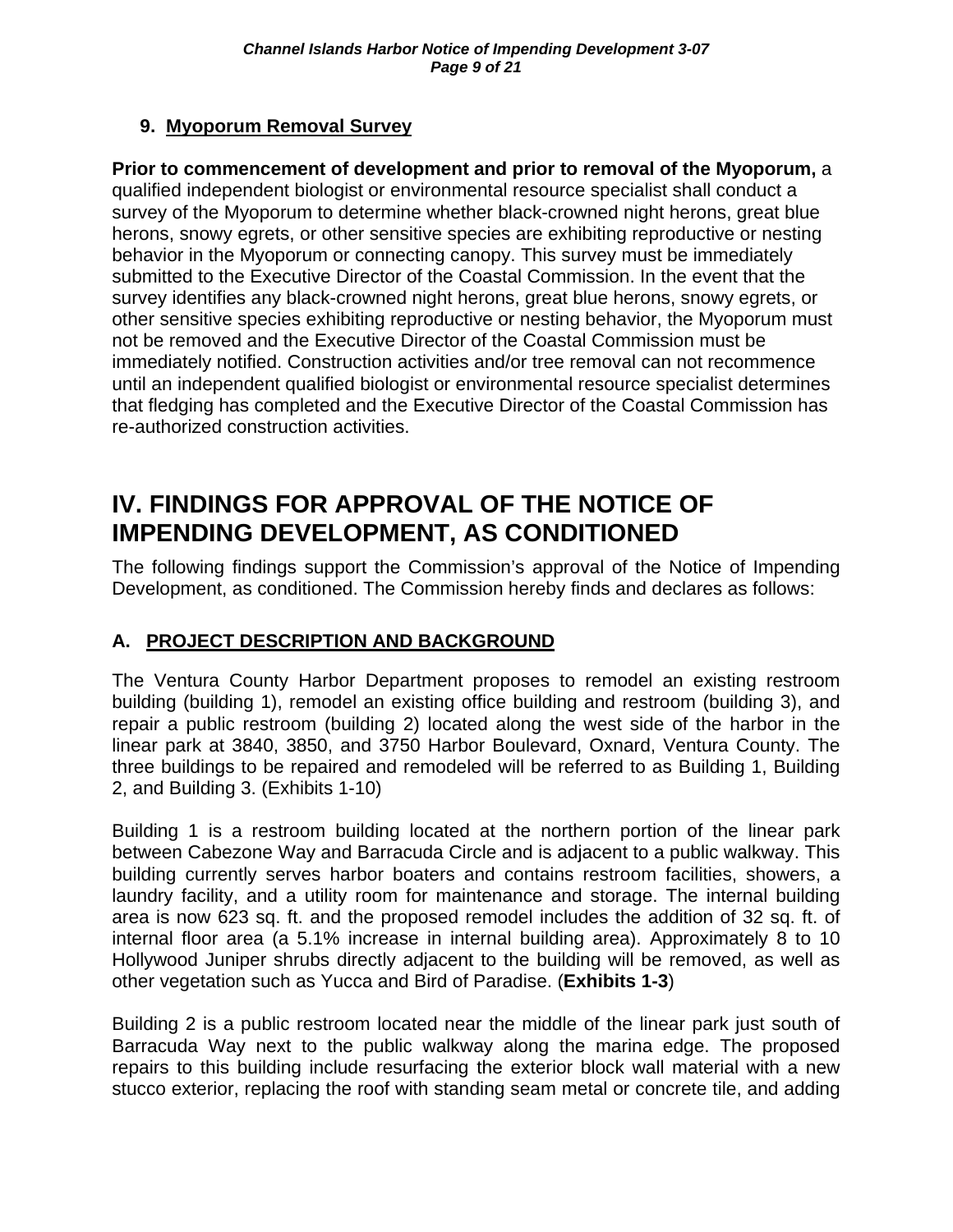new screen walls. Vegetation along the perimeter of the building will be removed, including Hollywood Junipers. (**Exhibits 4-6**)

Building 3 is currently occupied by an office for Channel Islands Harbor Marina and a restroom for use by boaters, located at the southern end of the linear park north of Marina Circle. Interior remodeling of this building is proposed in order to add handicapped accessible restrooms and shower facilities, additional office area, a storage and maintenance area, and a new west facing entry area for the marina office. The building area is 1,030 sq. ft and 32 sq. ft will be added. The height of the building is 11'3" and will not change. The exterior finish will be stucco in a natural color, with offwhite trim and blue doors. Additional remodeling includes exterior handicapped accessible drinking fountains, and new exterior screen walls at the entry door. A new sidewalk, extending perpendicular from the existing pathway connecting the parking lot to the waterside pathway, will be added to access the newly proposed west facing door of the office. The Harbor Department originally proposed a walkway winding through the middle of the park, but has submitted revised plans to construct a walkway to access building 3 from the existing walkway minimize impacts to park area. One mature Myoporum will be removed on the south western side of this building adjacent to the office area. Biological reports indicate that this tree has not been used as a nesting site for herons since the Harbor began monitoring for such nesting. The Harbor Department has proposed to provide mitigation for this tree removal. (**Exhibits 7-9**)

Temporary closure of the public walkway in front of the buildings may be required during construction. Signage and notices will be used to direct sidewalk users to other available pathways. All construction areas will be fenced and secured. Additionally, the construction staging area is located in the public parking area off of Harbor Blvd. directly adjacent to the proposed project sites.

### Background

On September 19, 1986, the Channel Islands Public Works Plan (PWP) was effectively certified by the Commission. The purpose of the PWP, as certified, is to provide "a detailed and specific planning document to guide future Harbor development." Jurisdiction within the Channel Islands Harbor is shared by both the County of Ventura and the City of Oxnard. Oxnard's City limits extend to all Harbor land areas. Based on a previous agreement between the two governmental authorities and the Commission's certification of the Public Works Plan, the County assumed planning and regulatory authority within the Harbor. Under the certified PWP, the County is responsible for approval of all development within the Harbor permitted by the plan. Under the PWP, the County must submit a Notice of Impending Development (NOID) describing any proposed development that is listed in the plan, for review and approval by the Commission. For a project contained in the certified PWP, the Commission's review of a Notice of Impending Development is limited to determining whether the development is consistent with the PWP, or can be made consistent by imposing reasonable terms and conditions to ensure that the development conforms to the PWP.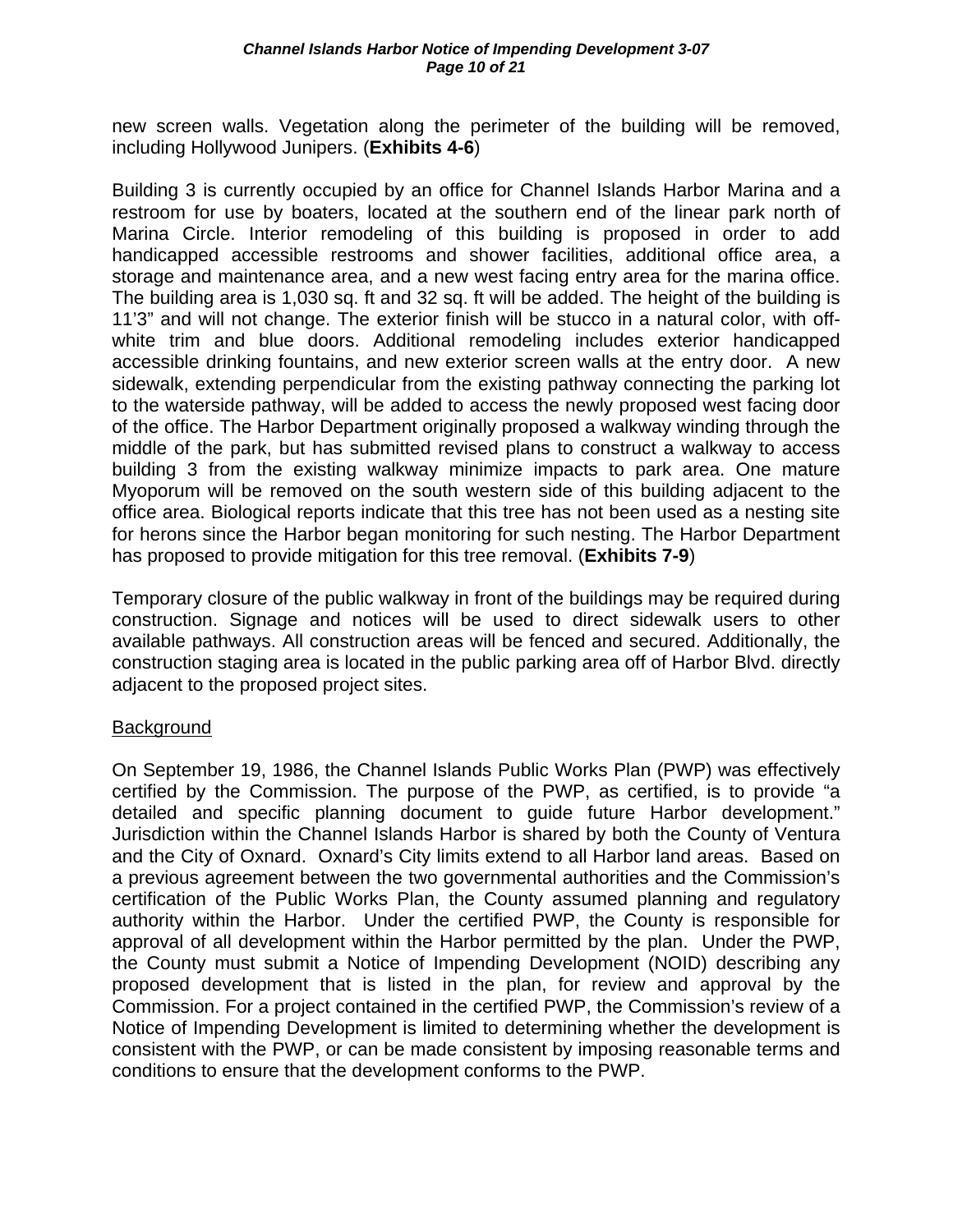Requirements for the level of information contained in a Public Works Plan are contained in Section 13353 of Title 14 of the California Code of Regulations, which states that a PWP "shall contain sufficient information regarding the kind, size, intensity and location of development activity intended to be undertaken pursuant to the plan." Such information includes: 1) the specific type of activity or activities proposed to be undertaken; 2) the maximum and minimum intensity of activity or activities proposed to be undertaken; 3) maximum size of facilities proposed to be constructed pursuant to the plan; and 4) the proposed location or alternative locations considered for any development activity or activities to be undertaken pursuant to the proposed plan. The Coastal Act envisions that a Public Works Plan functions more as a Specific Plan or a master development permit in order for specific projects or activities described in the PWP to be approved quickly through the Notice of Impending Development Process at later dates with minimal review. Activities, projects, or facilities not specifically proposed in a Public Works Plan in the level of detail described above may require an amendment to the certified PWP that must be approved by the Coastal Commission prior to approval and issuance of a Notice of Impending Development for said activity, project, or facility.

The standard of review for the Notice of Impending Development is the certified 1986 PWP. The PWP contains policies and provisions that identify areas for harbor development while protecting coastal resources including the marine environment, scenic and visual resources, and public access and recreation.

### **B. MARINE RESOURCES**

The certified Channel Islands Harbor PWP incorporates by reference Sections 30240, 30230, and 30231 of the Coastal Act. Section 30240 provides for the protection of Environmentally Sensitive Habitat Areas. Sections 30230 and 30231 of the Coastal Act mandate that marine resources and coastal water quality shall be maintained and where feasible restored.

Section 30240 of the Coastal Act States:

### *(a) Environmentally sensitive habitat areas shall be protected against any significant disruption of habitat values, and only uses dependent on those resources shall be allowed within those areas.*

 *(b) Development in areas adjacent to environmentally sensitive habitat areas*  and parks and recreation areas shall be sited and designed to prevent  *impacts which would significantly degrade those areas, and shall be compatible with the continuance of those habitat and recreation areas.*

Section 30230 of the Coastal Act states:

*Marine resources shall be maintained, enhanced, and where feasible, restored. Special protection shall be given to areas and species of*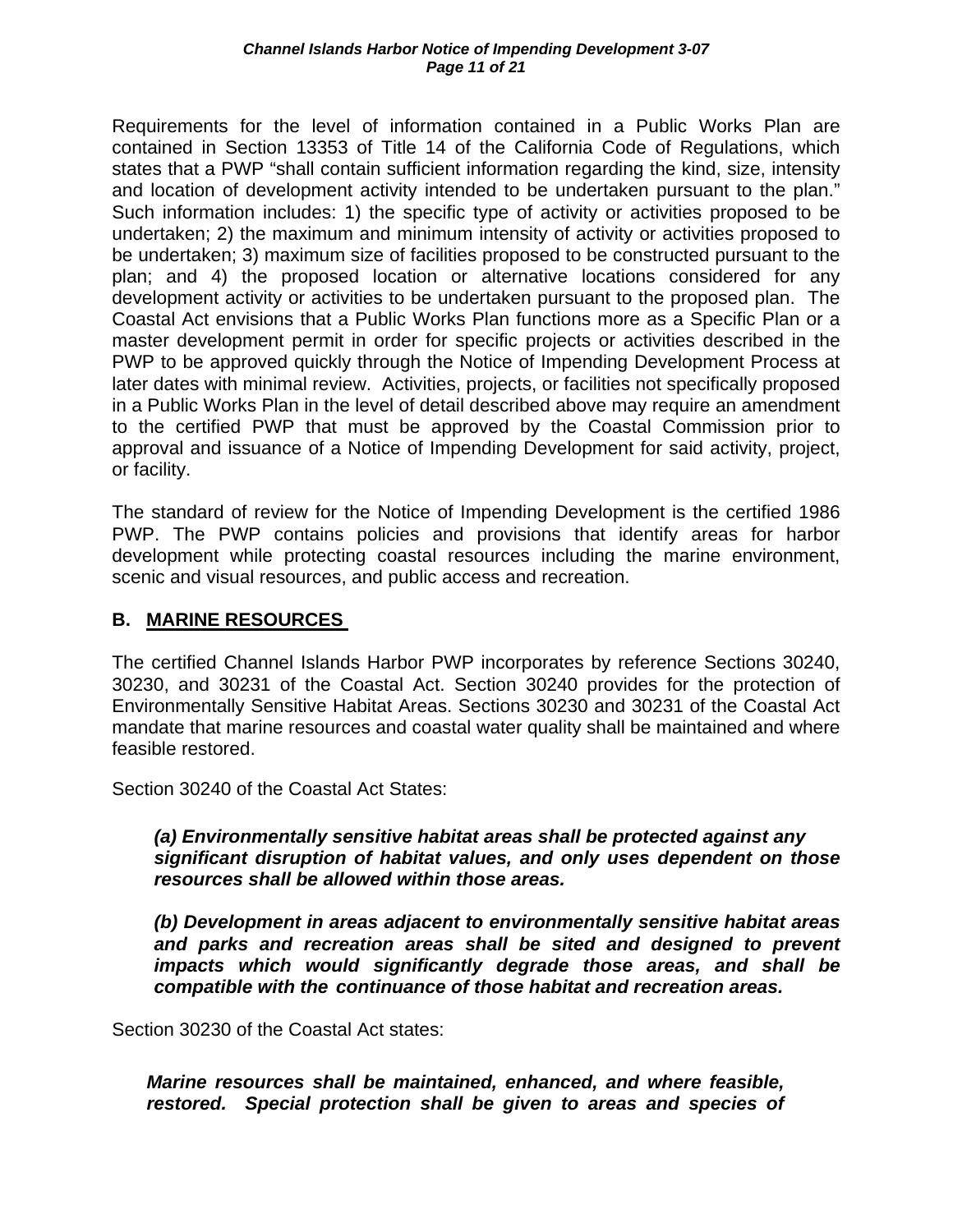*special biological or economic significance. Uses of the marine environment shall be carried out in a manner that will sustain the biological productivity of coastal waters and that will maintain healthy populations of all species of marine organisms adequate for long-term commercial, recreational, scientific, and educational purposes.* 

Section 30231 of the Coastal Act states:

*The biological productivity and the quality of coastal waters, streams, wetlands, estuaries, and lakes appropriate to maintain optimum populations of marine organisms and for the protection of human health shall be maintained and, where feasible, restored through, among other means, minimizing adverse effects of waste water discharges and entrainment, controlling runoff, preventing depletion of ground water supplies and substantial interference with surface water flow, encouraging waste water reclamation, maintaining natural vegetation buffer areas that protect riparian habitats, and minimizing alteration of natural streams.* 

In addition, Policy 2 under Biological Resources in the Public Works Plan states:

### *Use of the marine environment shall be permitted to the extent that it does not adversely impact the biological productivity of Harbor and coastal waters.*

The Channel Islands Harbor Public Works Plan contains policies to protect marine and biological resources and environmentally sensitive habitat areas in and around Harbor waters. The proposed project is for the remodel of three separate restroom buildings in the linear park located on the western side of the Harbor. This development has the potential to adversely impact marine and biological resources during the construction phase of the project.

### 1. Nesting Birds

Section 4.5 (Biological) of the PWP states:

### *Within Channel Islands Harbor terrestrial biological resources are limited in distribution and significance. The area is completely developed with commercial, recreational and residential structures; terrestrial vegetation consists entirely of introduced landscaping species.*

Several bird species, such as great blue herons, black-crowned night herons, and snowy egrets utilize the trees in the Harbor for roosting and nesting. Although none of these species is listed as threatened or endangered, their presence is considered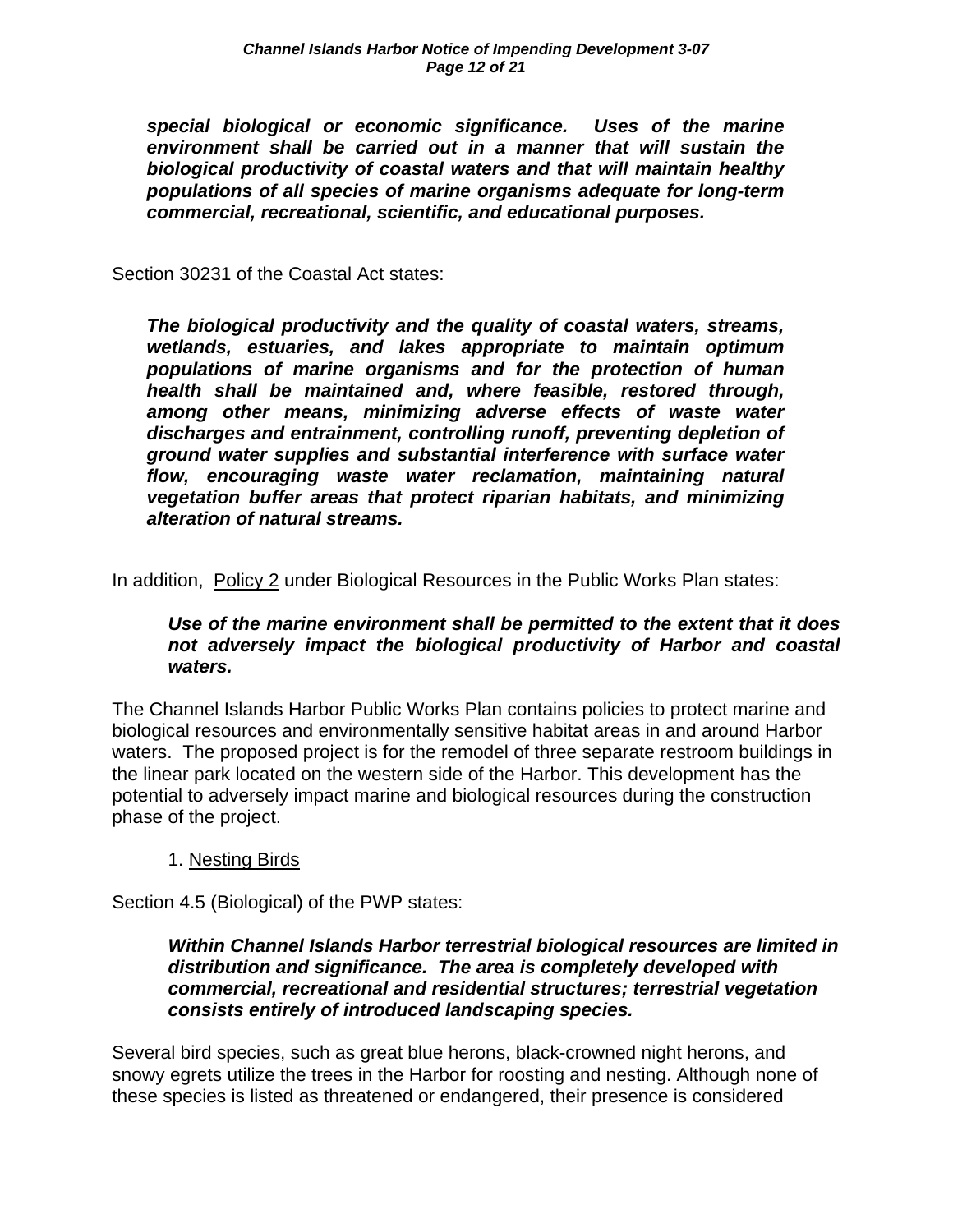important because some species of herons and egrets are considered Sensitive Species and play an integral role in the ecosystem as top wetland predators.

The three restroom buildings proposed to be remodeled are located in the linear park on the western side of Channel Islands Harbor. This linear park contains several trees with interconnected canopies which have been documented to contain heron nesting sites in the past, particularly during the 2003 and 2004 nesting season. (**Exhibit 10**) The nesting trees range from only a few feet away from each building to more than a 150 feet away. The Harbor Department's biologist, Dr. Jeffery Froke, regularly conducts surveys of trees within the Channel Islands Harbor to identify the location of great blue heron, black-crowned night heron, and snowy egret nesting areas and has documented nesting sites within the Harbor since 2003. In total, from 2003 to 2007, Dr. Froke has identified approximately 24 black-crowned night heron nests, approximately 8 great blue heron nests, and 1 snowy egret nest (2004) on the west side of the harbor, mostly in the linear park. (**Exhibit 11**)

On January 14, 2008, Dr. Froke submitted a report entitled *Channel Islands Harbor Heronry Nest Tree Distribution*. The report, which includes tables, charts, and aerial photo provides a summary of the annual and total distribution of nest trees for all tree species used by all heron nesting species during nest years 2003 – 2007. (**Exhibit 11**). During the study period, the report states that 43 individual trees were used for nesting and 90 separate uses of the trees were observed. Black-crowned Night-Herons accounted for 63 of the 90 uses, Great Blue Herons accounted for 26 uses and one (1) Snowy Egret use was counted. "Use" means that one or more pairs of a species used the tree for nesting in a given year. Use does not represent a count of nests. The report provides that Heron nesting on the west side of the Harbor accounted for 33 tree-uses (37%) over the five-year period with the majority of 57 tree-uses (63%) occurring on the Peninsula. The largest annual tree-usage, including nesting, occurred during the 2003 nesting season by Black-crowned Night Herons on the west side of the Harbor. Total use of trees has varied over the period from 32 in 2003, 20 in 2004, 11 in 2005, 13 in 2006, and 14 in 2007. Use of trees on the west side of the Harbor over the period has decreased from 19 in 2003 to 8 in 2004 to 4 in 2005 to 1 (Great Blue Heron) in 2006 to 1 (Black-crowned Night Heron) in 2007. (**Exhibit 11**). Greg Ainsworth, consulting biologist for the Harbor Department, most recently documented an active Great Blue Heron nest on the west side of the peninsula on March 21, 2008 during biological monitoring for compliance with conditions set forth in NOID 2-06 for the Marine Emporium Landing Parcel X-1-B.

If great blue or black-crowned night herons were to begin nesting near the project site, there is the potential that activities associated with construction and remodeling activities, such as excessive noise above the level of acoustic noise normally existing at the marina, could adversely impact nesting herons. Therefore, the Commission is requiring **Special Condition One (1)** to prohibit all outside exterior construction during the core nesting season of the night herons, great blue herons or egrets (February 1 – August 15). Exterior construction includes all activities occurring outside of the approved building, including sawing, hammering, and the use of any power equipment outside. Additionally, in order to provide further protections for avian species that may exhibit breeding behavior outside of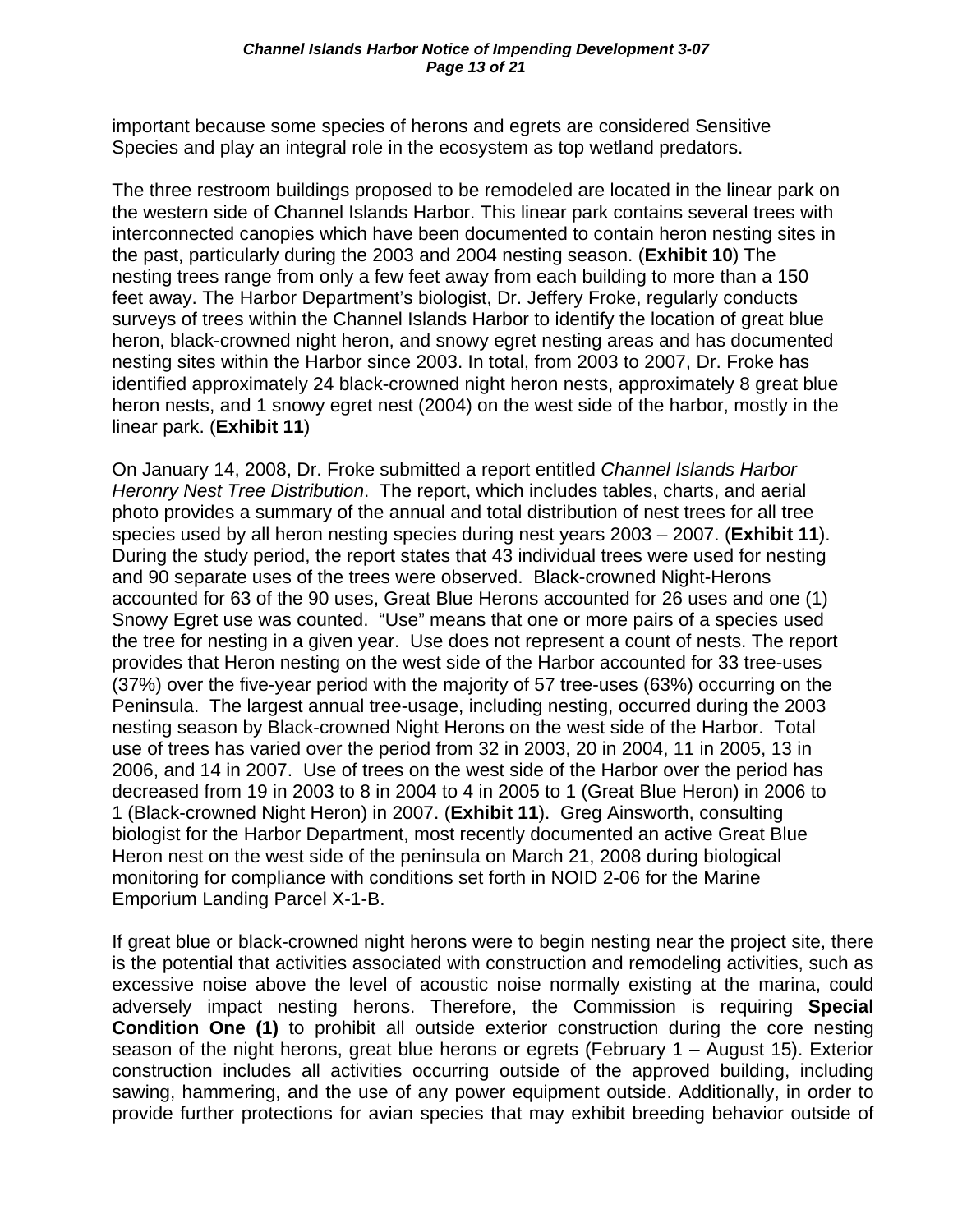the core nesting season stated above, **Special Condition One (1)** also requires that biological surveys be conducted prior to, and weekly during, any construction activities that could commence or continue into the heron and egret breeding season from December 1<sup>st</sup> through January  $31<sup>st</sup>$  and from August  $16<sup>th</sup>$  through September  $30<sup>th</sup>$ . Commission staff biologist, Dr. Jonna Engel, has determined that the appropriate monitoring period for the breeding and nesting season is December 1 through September 30. These surveys are important and necessary to provide up-to-date information regarding the numbers and locations of nests established by sensitive bird species within the harbor prior to commencing or continuing exterior construction activities. This condition requires all surveys to be submitted to the Executive Director of the Coastal Commission. In the event that the surveys identify any black-crowned night herons, great blue herons, snowy egrets, or other sensitive species exhibiting reproductive or nesting behavior within 300 feet of the project site, **Special Condition One (1)** requires all construction activities to cease and immediate notification of the Executive Director of the Coastal Commission. Construction activities can not recommence until an independent qualified biologist or environmental resource specialist determines that fledging has completed and the Executive Director of the Coastal Commission has re-authorized construction activities.

Further, **Special Condition One (1)** also requires a daily monitor to determine compliance with all construction related special conditions at all times during exterior construction activities that will be carried out from December 1<sup>st</sup> through January 31<sup>st</sup> and from August  $16<sup>th</sup>$  through September  $30<sup>th</sup>$ . Should the monitor observe any failure to comply with any component of this special condition or any other construction related special condition to this NOID, the monitor must assure that construction is immediately stopped and must notify the Director of the Harbor Department and the Executive Director of the Coastal Commission immediately. Construction shall not be resumed until conformance with the requirements of the special condition is confirmed and the Executive Director of the Commission authorizes construction to recommence.

In addition to potential impacts to heron nesting from construction activities, the introduction of new lighting can have impacts. In order to ensure that the proposed redevelopment and remodeling of the existing restroom buildings does not result in impacts to herons from lighting, the Commission finds it necessary to require the applicant to prepare and implement a lighting plan. The plan must indicate that all exterior lighting is of low intensity, directed downward and will not spill over into park areas. **Special Condition Five (5)** details the requirements of the lighting plan.

One very large Myoporum that is located very close to the southwest corner of building 3 is proposed to be removed to allow for renovations of the office section of this building and to allow for access to a new doorway for this building. The subject Myoporum shrub is quite large and has been trimmed over the years into a tree form. While the biological monitoring of the harbor has not identified this Myoporum as containing any heron nests, it is located within the park area, in proximity to other trees where herons have nested. (**Exhibit 12**) The removal of the Myoporum will reduce the total number of areas where herons could potentially nest in the harbor. In order to ensure that this removal does not have significant adverse impacts on heron nesting, the Commission finds it necessary to require the applicant to survey the Myoporum prior to removal and to plant replacement trees within the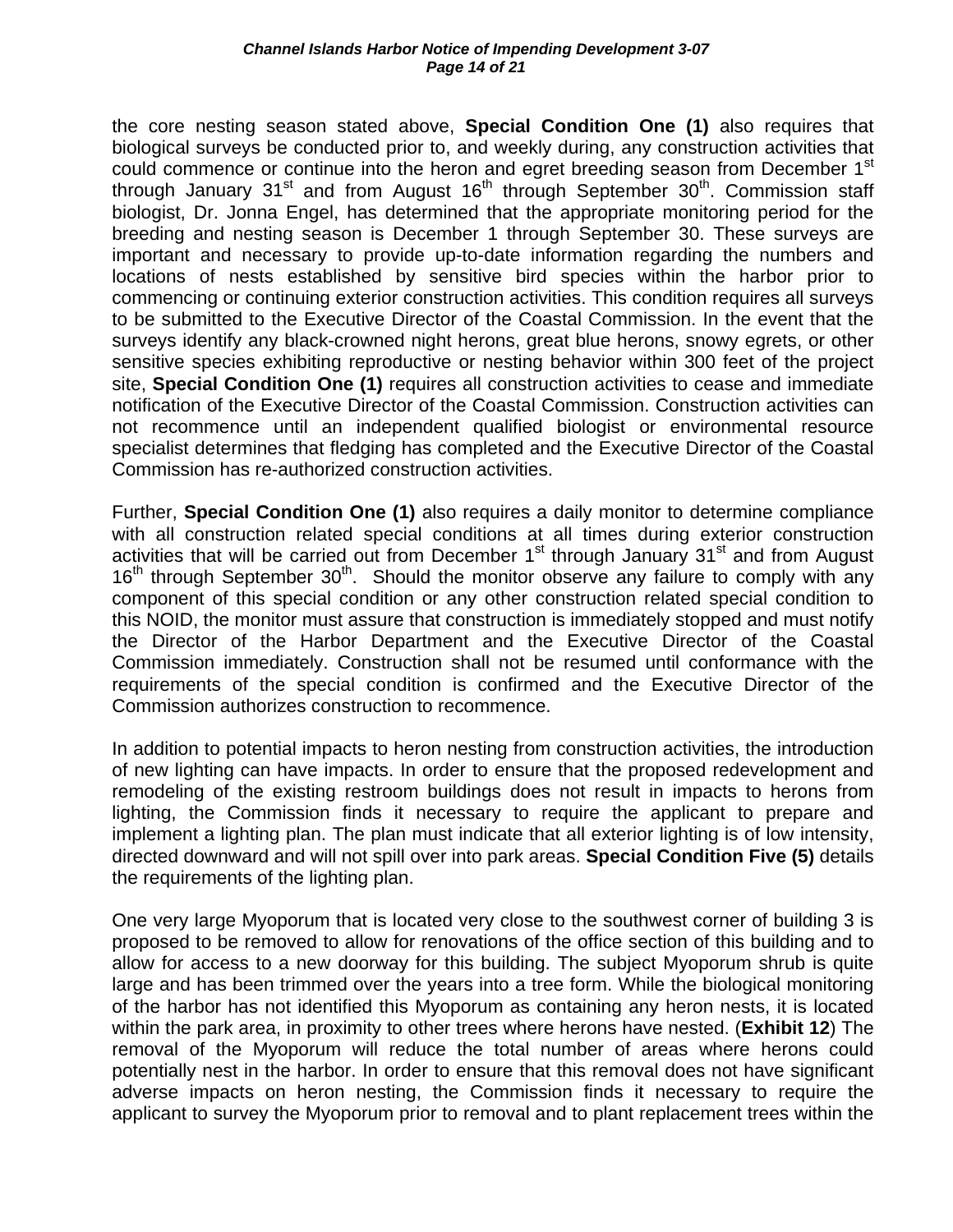park area. **Special Condition Nine (9)** requires a survey prior to removal to determine whether birds are nesting , roosting, or exhibiting reproductive behavior and prohibits removal until fledging has been completed and the Executive Director of the Coastal Commission authorizes the removal. Additionally, the Harbor Department has offered to provide replacement plantings as mitigation for the loss of the Myoporum. To ensure adequate mitigation, **Special Condition Eight (8)** requires the Harbor Department to prepare and implement a tree replacement program. The tree replacement plan required by this condition shall indicate the location, size, and species of three native or non-native, but non-invasive trees to be planted within the southern portion of the park area. The replacement trees are required to be monitored for a period of at least five years to ensure that the replacement program is successful.

The Beacon Foundation has objected to the removal of this Myoporum because it is part of a canopy of vegetation that makes up the heron rookery. (**Exhibit 12**) The Beacon Foundation also raised concerns about impacts from construction. **Special Condition One (1)**, **Special Condition Eight (8)**, and **Special Condition Nine (9)** address these concerns by providing protections prior to Myoporum removal, during construction, and by requiring mitigation for the lost Myoporum.

### 2. Resource Agencies

In addition, in order to ensure that the proposed project is consistent with all California Department of Fish and Game and other agency regulations, **Special Condition Six (6)** requires the applicant to agree to comply with all requirements and mitigation measures from the California Department of Fish and Game, United States Army Corps of Engineers, US Fish and Wildlife Service, and the Regional Water Quality Control Board prior to commencement of construction.

The proposed remodel and repair of the three buildings has the potential to impact marine and biological resources. Special Condition One (1) relating to nesting birds, which will minimize these impacts, have been required. The Commission, therefore, finds that the proposed Notice of Impending Development is consistent, as conditioned, with the biological policies of the certified PWP.

### **C. PUBLIC ACCESS AND RECREATION- PUBLIC PARKLAND**

The buildings to be remodeled and repaired are all located within the public park (linear park) on the west side of the harbor. The City of Oxnard LCP contains Coastal Act policies relative to the protection and provision of public access and recreation including lower cost visitor and recreational facilities:

### Section 30213 states in part:

 *Lower cost visitor and recreational facilities shall be protected, encouraged, and, where feasible, provided. Developments providing public recreational opportunities are preferred.*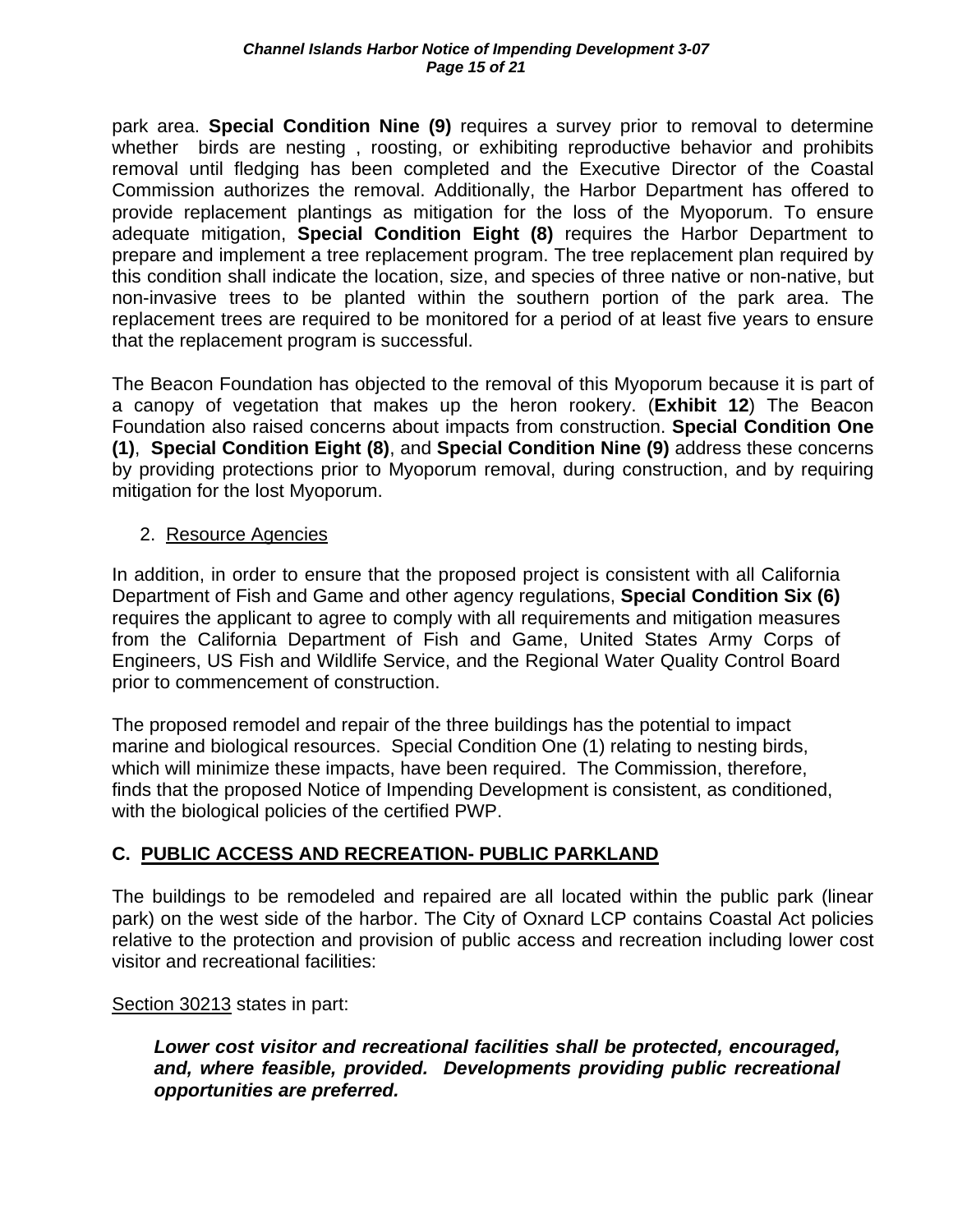### Section 30221

 *Oceanfront land suitable for recreational use shall be protected for recreational use and development unless present and foreseeable future demand for public or commercial recreational activities that could be accommodated on the property is already adequately provided for in the area.* 

The Public Works Plan Policies relevant to development in the public park are include:

Policy 20 under Land and Water Recreation, of the Public Works Plan:

*All areas designated as public parks and beaches in Figure IV of the Plan shall be protected as open space and shall not be developed or utilized for other uses without an amendment to the plan.* 

### Policy 21 under Land and Water Recreation:

*Harbor activities shall be clustered into locations appropriate to their use to protect and enhance public recreational activities in the Harbor. Land uses shall be compatible and consistent with the kind, location and intensity of development and resource protection and development policies prescribed by this Land Use Plan.* 

Policy 2d under Public Access and Recreation :

*Future building or redevelopment in the Harbor shall not exceed 2 stories or 25 feet in height…Height shall be measured from the centerline of the frontage road***.** 

Policy 1 under Section 4.0 of the PWP, Coastal Issues and Development policies states that all development in the Harbor shall be subject to the following policy:

*Any expansion of the existing and permitted structures described in Table 1 shall be prohibited except for minor alterations which result in an increase of less than 10% of the internal floor area or an increase of 10% in height of the structure.* 

The buildings proposed to be repaired and remodeled are located in the linear park on the west side of the harbor. This park is designated a "public park" in the PWP. The park is shown on the map on Figure IV, page 27, as a "recreational, access, and visitor-serving facility" and it is listed on Table I on page 22 as a public park. Policy 20, under "Land and Water Recreation," states that that public park land shall be protected as open space. The proposed project to remodel and repair restrooms, add 43 sq. ft. to the office building, add 32 sq. ft. to restroom building 1, and add a pathway to access building 3 from the existing pathway, will not change the use of the linear park and will not interfere with the use as public open space. Each building will remain the same height, about 11 ft. 3 in. and the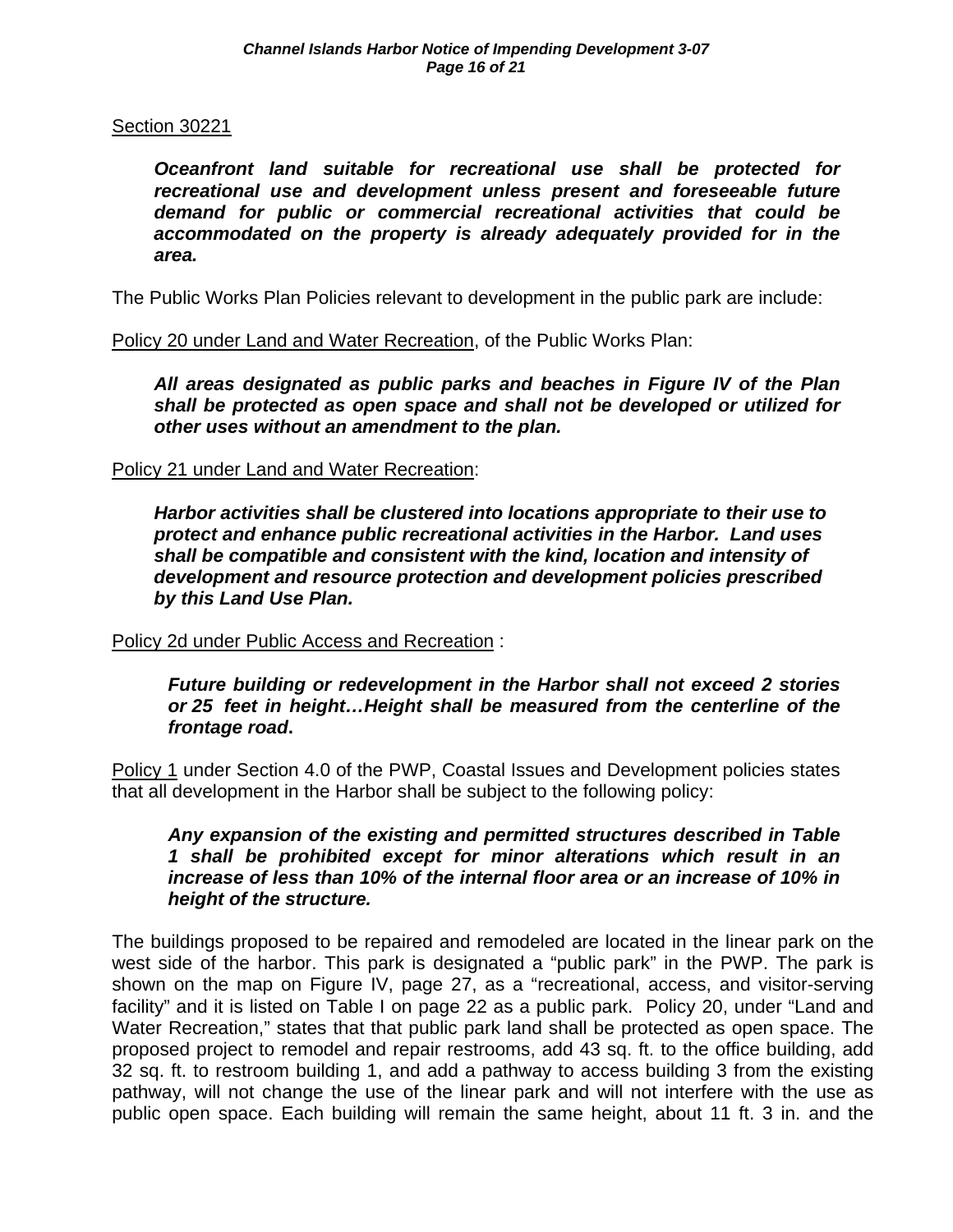additional internal floor area of buildings 1 and 3 will be increased by less than a ten percent. Building 2 is a public restroom for harbor users and Buildings 1 and 3 are building for use by the boating community as restrooms, shower and laundry facilities, and as an office for the marina. The repairs and reconstruction will not impact the public or boater's use of the harbor park land, except for a limited time during the construction phase when the construction area will be closed off for construction safety. If the public sidewalk abutting the water's edge has to be closed at any point during construction, signs will temporarily direct pedestrians around the site.

The Beacon Foundation has raised objections to this project that the project will take additional park land. (**Exhibit 12**) However, the improvements and renovations to the restroom buildings, including a small pathway to access building 3, the addition of 43 sq. ft. to building 3, and the addition of 32 sq. ft. to restroom building will result in minor impacts to the square footage of the park. The additional interior square footage to buildings 1 and 3 will be located under the existing rooflines of each building and will not result in the loss of any grass area that is currently available to the public. The use of the park will not be impacted and the park facilities will be improved for both boaters and the general public.

The Commission finds that the proposed project to repair and remodel restrooms, add an additional 43 square feet of office space to building 3, and add 32 sq. ft to restroom building 1, and the addition of a pathway to building 3 will not result in any adverse impacts to public access and recreation in the linear park. Therefore, the Commission finds that the Notice of Impending Development, as conditioned, is consistent with applicable public access policies of the certified Public Works Plan.

### **E. WATER QUALITY**

As previously explained in the Biological Resources section above, the certified Channel Islands Harbor PWP incorporates by reference Coastal Act Sections 30230 and 30231, mandating that marine resources and coastal water quality shall be maintained and where feasible restored. Additionally, Coastal Act Section 30232, also incorporated into the certified PWP, requires protection against spillage of hazardous substances into the marine environment relating to any development.

Section 30230 of the Coastal Act states:

*Marine resources shall be maintained, enhanced, and where feasible, restored. Special protection shall be given to areas and species of special biological or economic significance. Uses of the marine environment shall be carried out in a manner that will sustain the biological productivity of coastal waters and that will maintain healthy populations of all species of marine organisms adequate for long-term commercial, recreational, scientific, and educational purposes.*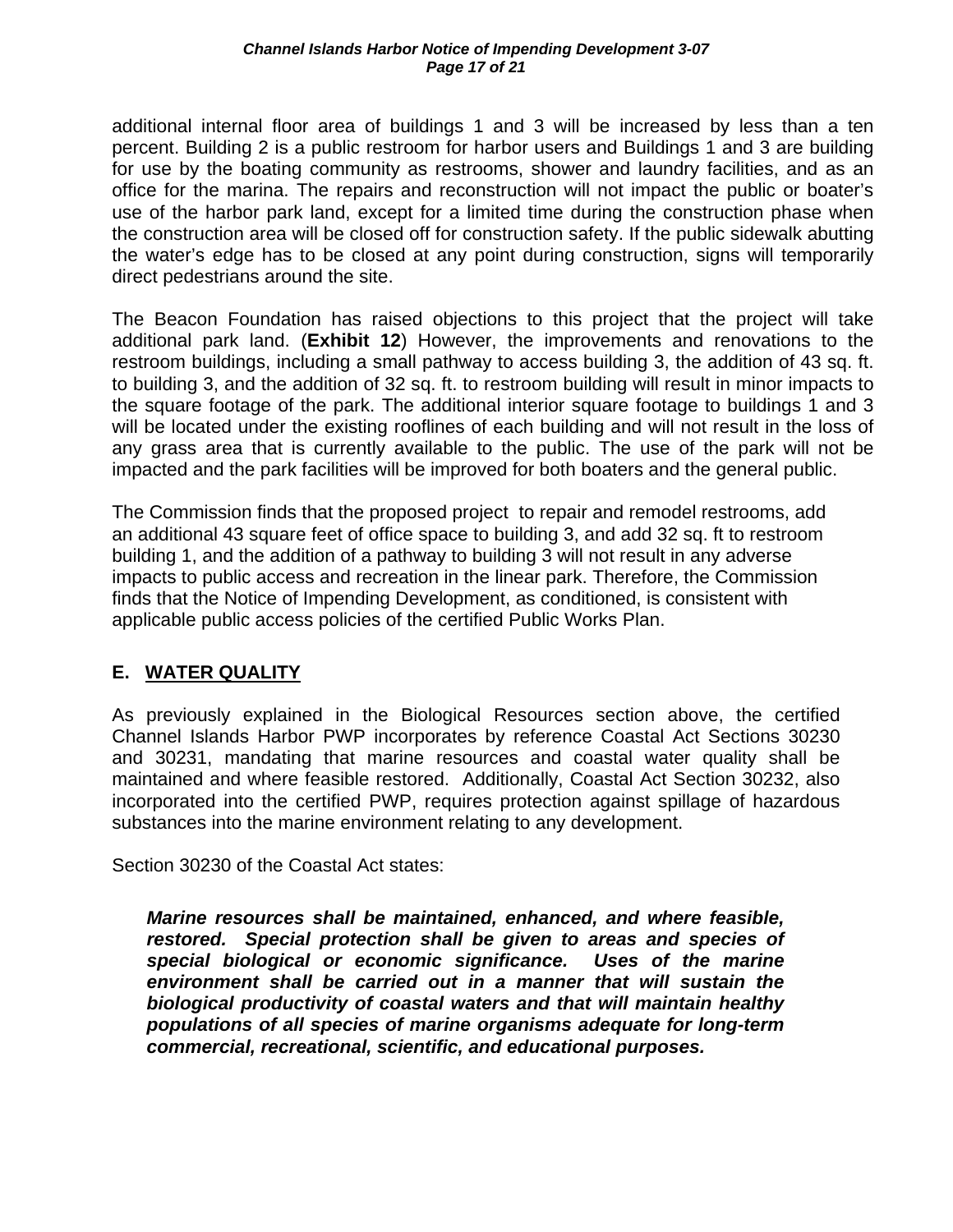Section 30231 of the Coastal Act states:

*The biological productivity and the quality of coastal waters, streams, wetlands, estuaries, and lakes appropriate to maintain optimum populations of marine organisms and for the protection of human health shall be maintained and, where feasible, restored through, among other means, minimizing adverse effects of waste water discharges and entrainment, controlling runoff, preventing depletion of ground water supplies and substantial interference with surface water flow, encouraging waste water reclamation, maintaining natural vegetation buffer areas that protect riparian habitats, and minimizing alteration of natural streams.* 

Section 30232 of the Coastal Act states:

*Protection against the spillage of crude oil, gas, petroleum products, or hazardous substances shall be provided in relation to any development or transportation of such materials. Effective containment and cleanup facilities and procedures shall be provided for accidental spills that do occur.* 

In addition, Policy 2 under Biological Resources in the Public Works Plan states:

*Use of the marine environment shall be permitted to the extent that it does not adversely impact the biological productivity of Harbor and coastal waters.* 

Policy 4 under Biological Resources states:

### *Adequate cleanup procedures and containment equipment shall be provided by the Harbor for all hazardous materials stored in the Harbor.*

### Construction Activities

The proposed repairs and remodeling of buildings 1, 2, and 3 has the potential to adversely impact coastal water quality through introduction of pollutants associated with construction activities.

Construction, debris removal and erosion and sediment control measures implemented during construction will serve to minimize the potential for adverse impacts to water quality resulting from the use of construction materials and methods. To ensure that these measures are properly implemented and in order to ensure that adverse effects to coastal water quality do not result from the proposed project, the Commission finds it necessary to require the Harbor Department, as required by **Special Condition Two (2)**, to implement construction phase best management practices (BMPs), including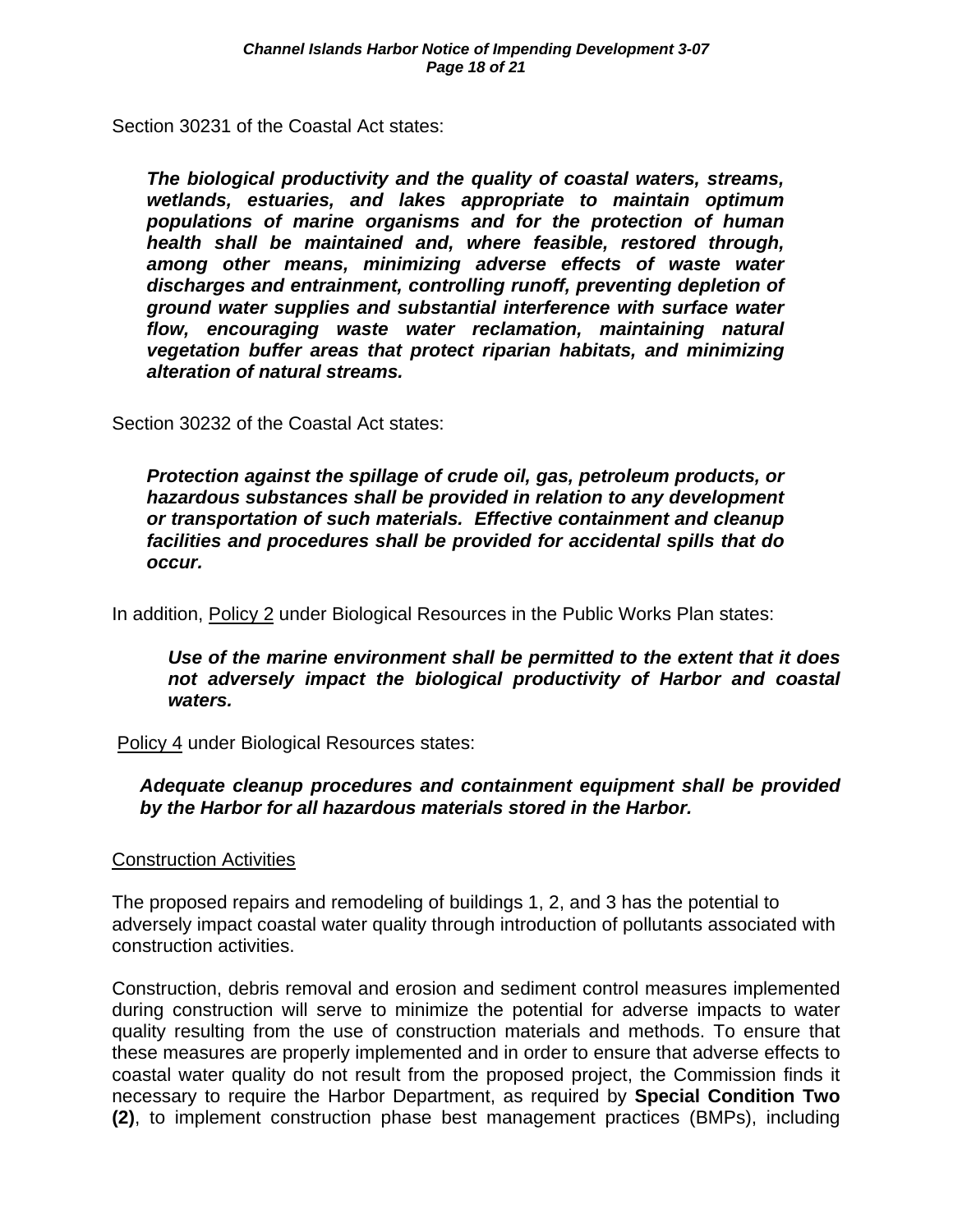submit a final Construction, Debris Removal and Erosion and Sediment Control Plan. This plan will include measures such as storage of all construction materials or waste in a manner which prevents their movement via runoff, or any other means, into coastal waters, the removal of any and all construction equipment, materials and debris from the project site at the conclusion of construction, the disposal of all demolition and construction debris at an appropriate site, and the implementation of appropriate erosion and sediment control BMPs.

Additionally, runoff from the proposed building has the potential to impact water quality in the Harbor. Therefore, **Special Condition Three (3)** requires the Harbor Department to submit a water quality management plan. The proposed development will result in an increase in hard surface areas. As described above, the proposed development includes a new walkway extending from the existing walkway to access building 3, a 43 sq. ft. addition to the office area of building 3 and 32 sq. ft. to the internal floor area of restroom building 1. The site is adjacent to harbor waters and runoff associated with the impervious surface on the site may impact water quality in the harbor.

The proposed development will result in an increase in impervious surface, which in turn decreases the infiltrative function and capacity of existing permeable land on site. The reduction in permeable space therefore leads to an increase in the volume and velocity of stormwater runoff that can be expected to leave the site. Further, pollutants commonly found in runoff include petroleum hydrocarbons including oil and grease from vehicles; heavy metals; synthetic organic chemicals including paint an cleaners; soap and dirt; litter; fertilizers, herbicides, and pesticides; and bacteria and pathogens from waste. The discharge of these pollutants to coastal waters can cause cumulative impacts such as: eutrophication and anoxic conditions resulting in fish kills and diseases and the alteration of aquatic habitat, including adverse changes to species composition and size; excess nutrients causing algae blooms and sedimentation increasing turbidity which both reduce the penetration of sunlight needed by aquatic vegetation which provide food and cover for aquatic species; disruptions to the reproductive cycle of aquatic species; and acute and sublethal toxicity in marine organisms leading to adverse changes in reproduction and feeding behavior. These impacts reduce the biological productivity and the quality of coastal waters, streams, wetlands, estuaries, and lakes and reduce optimum populations of marine organisms and have adverse impacts on human health.

Therefore, in order to find the proposed development consistent with the water and marine resource policies of the Coastal Act and the Public Works Plan, the Commission finds it necessary to require the incorporation of Best Management Practices designed to control the volume, velocity and pollutant load of stormwater leaving the developed site. Critical to the successful function of post-construction structural BMPs in removing pollutants in stormwater to the Maximum Extent Practicable (MEP), is the application of appropriate design standards for sizing BMPs. The majority of runoff is generated from small storms because most storms are small. Additionally, storm water runoff typically conveys a disproportionate amount of pollutants in the initial period that runoff is generated during a storm event. Designing BMPs for the small, more frequent storms,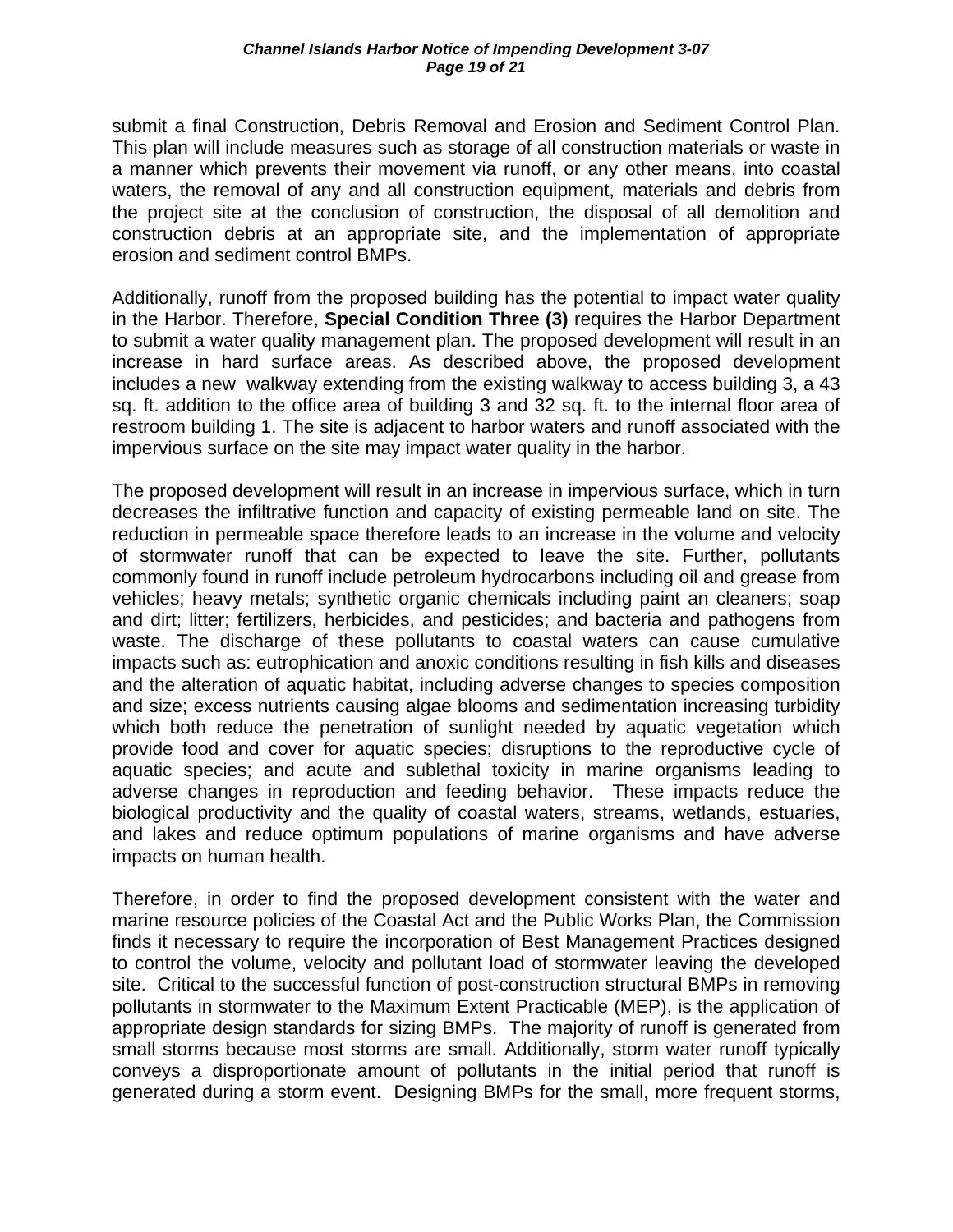rather than for the large infrequent storms, results in improved BMP performance at lower cost.

The Commission finds that sizing post-construction structural BMPs to accommodate (infiltrate, filter or treat) the amount of stormwater produced by all storms up to and including the 85<sup>th</sup> percentile, 24 hour storm event, in this case, is equivalent to sizing BMPs based on the point of diminishing returns (i.e. the BMP capacity beyond which, insignificant increases in pollutants removal (and hence water quality protection) will occur, relative to the additional costs. Therefore, the Commission requires the selected post-construction structural BMPs be sized based on design criteria specified in **Special Condition Three (3),** and finds this will ensure the proposed development will be designed to minimize adverse impacts to coastal resources, in a manner consistent with the water and marine policies of the Coastal Act.

Therefore, the Commission finds that the proposed Notice of Impending Development for the repairs and remodeling of the three buildings, as conditioned to incorporate a water quality management plan and to incorporate best management practices during construction, is consistent with the applicable water quality protection policies of the certified Public Works Plan.

### **F. CALIFORNIA ENVIRONMENTAL QUALITY ACT**

The Harbor Department, in its role as lead agency for the PWP and the NOID for purposes of the California Environmental Quality Act ("CEQA"),*<sup>1</sup>* has determined that the project is categorically exempt from the provisions of CEQA, under CEQA Guidelines Sections 15303 and 15332. 14 C.C.R. § 15303 (construction of small structures); 14 C.C.R. § 15332 (in-fill development project); see also CEQA section 21084 (authorizing promulgation of regulations listing categorical exemptions). For CEQA purposes, the Commission's role with respect to this project is that of a responsible agency. Despite the lead agency's determination of categorical exemption for the project, the Commission has separately considered the potential environmental impacts of the project as it would be characterized under both CEQA and the Coastal Act. As an agency with a certified regulatory program under CEQA section 21080.5, the Commission regularly assesses whether its approval of a project, as modified by any conditions of approval, is consistent with the provisions in CEQA Section 21080.5(d)(2)(A) that a proposed project not be approved if there are feasible alternatives or feasible mitigation measures available that would substantially lessen any significant adverse effect the activity may have on the environment. As in other contexts, the Commission has considered that question here.

The Commission has imposed conditions upon the Notice of Impending Development to include such feasible measures as will reduce environmental impacts of new development. The Commission incorporates its findings on Coastal Act and PWP consistency at this point as if set forth in full. These findings address and respond to all public comments regarding potential significant adverse environmental effects of the

1

<sup>&</sup>lt;sup>1</sup> Cal. Pub. Res. Code ("PRC") §§ 21000 *et seq*. All further references to CEQA sections are to sections of the PRC.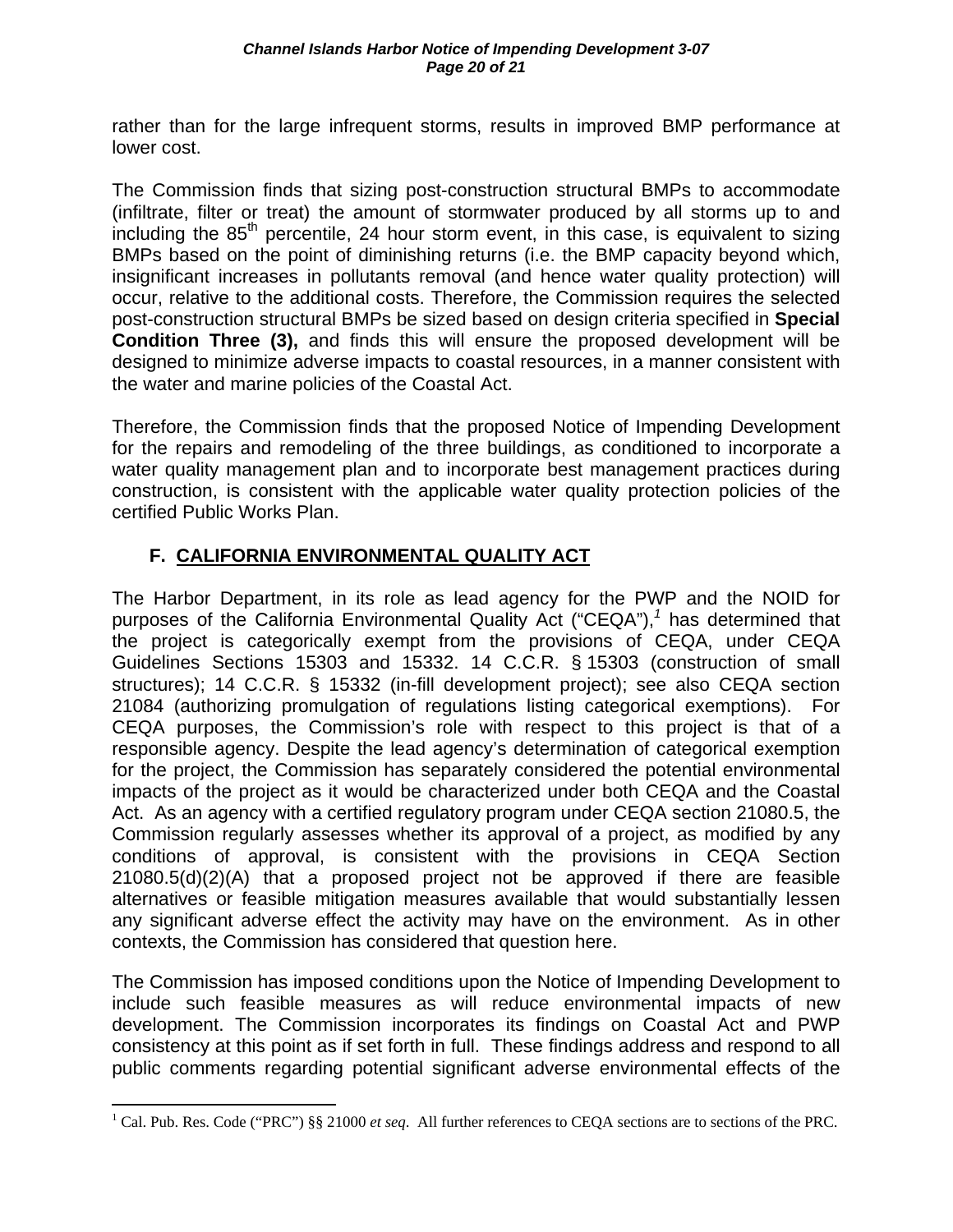project that were received prior to preparation of the staff report. As discussed above, the proposed development approved by this NOID, as conditioned, is consistent with the policies of the certified PWP. Feasible mitigation measures that will minimize all adverse environmental impacts have been required as special conditions. As conditioned, there are no feasible alternatives or feasible mitigation measures available, beyond those required, that would substantially lessen any significant adverse impact that the activity may have on the environment. Therefore, the Commission finds that Notice of Impending Development, as conditioned herein, is consistent with CEQA Section 21080.5(d)(2)(A), and the applicable provisions of the Public Works Plan.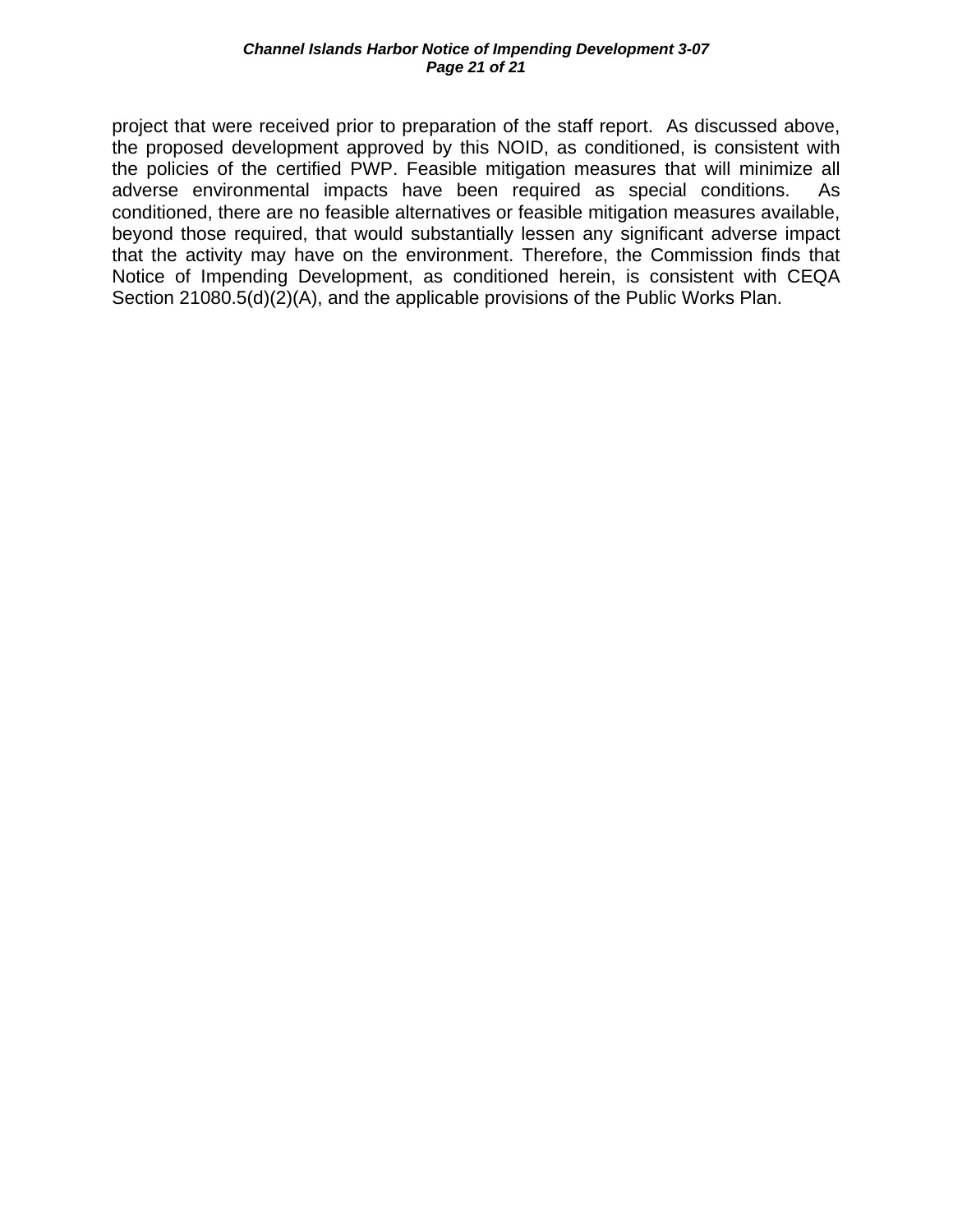

and the second control of the second

and all below.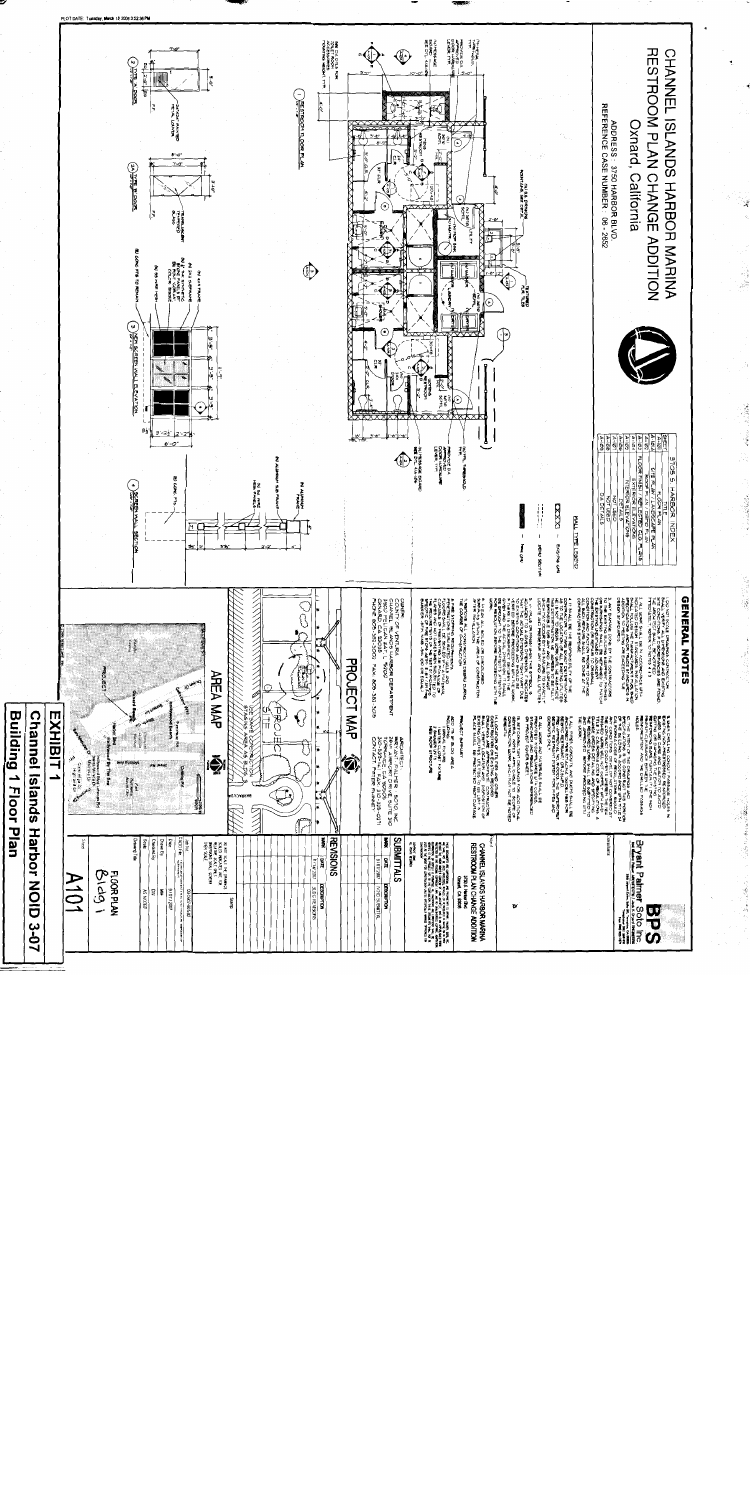

**Building 1 Floor Plan/Fixtures**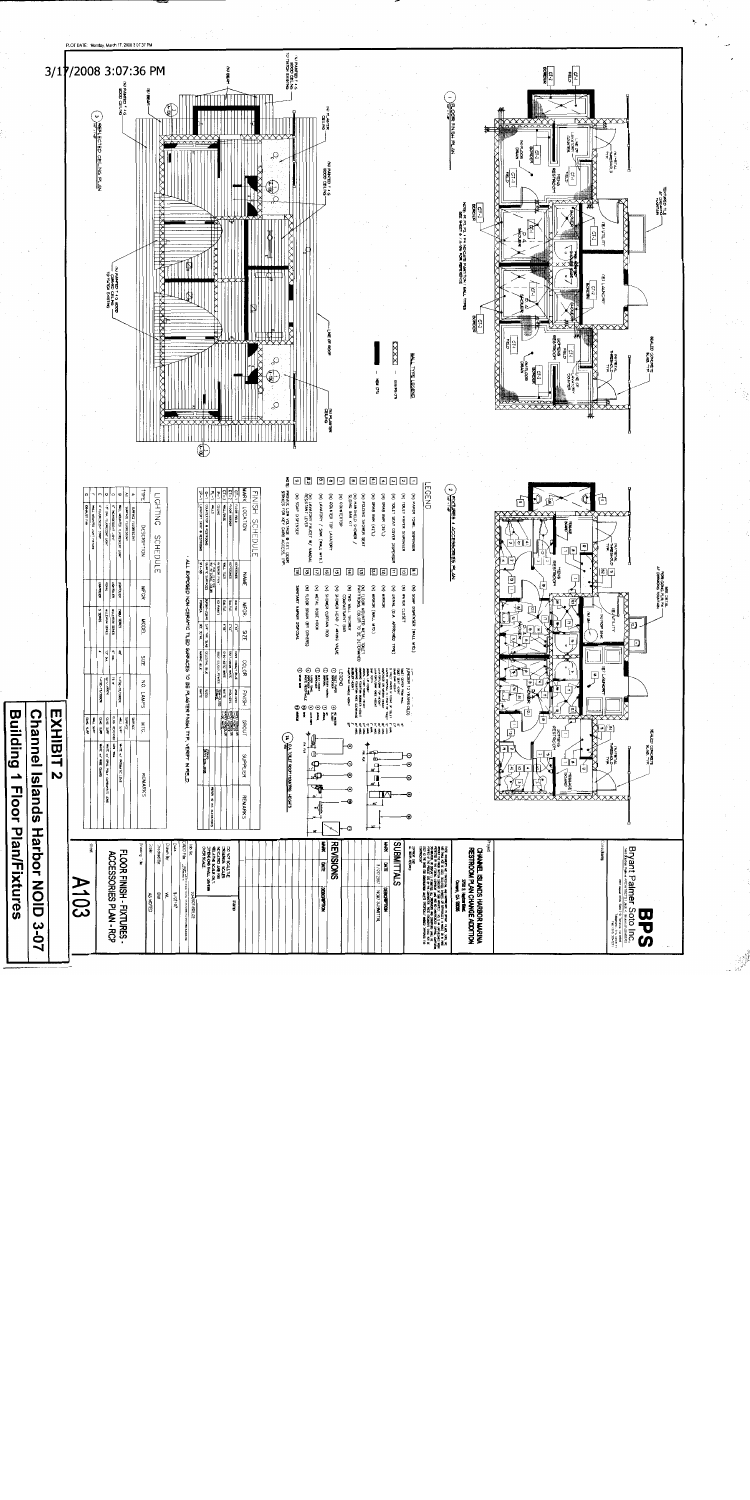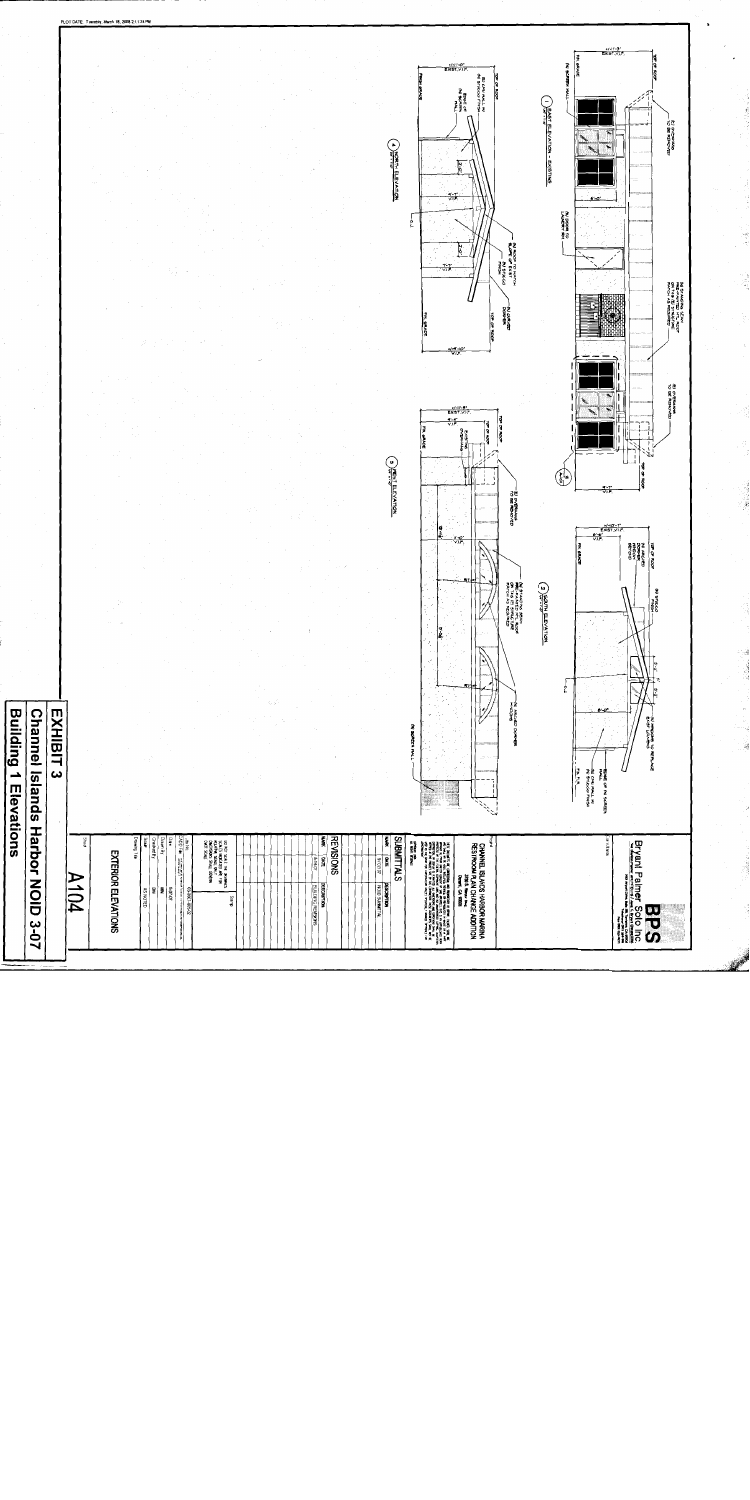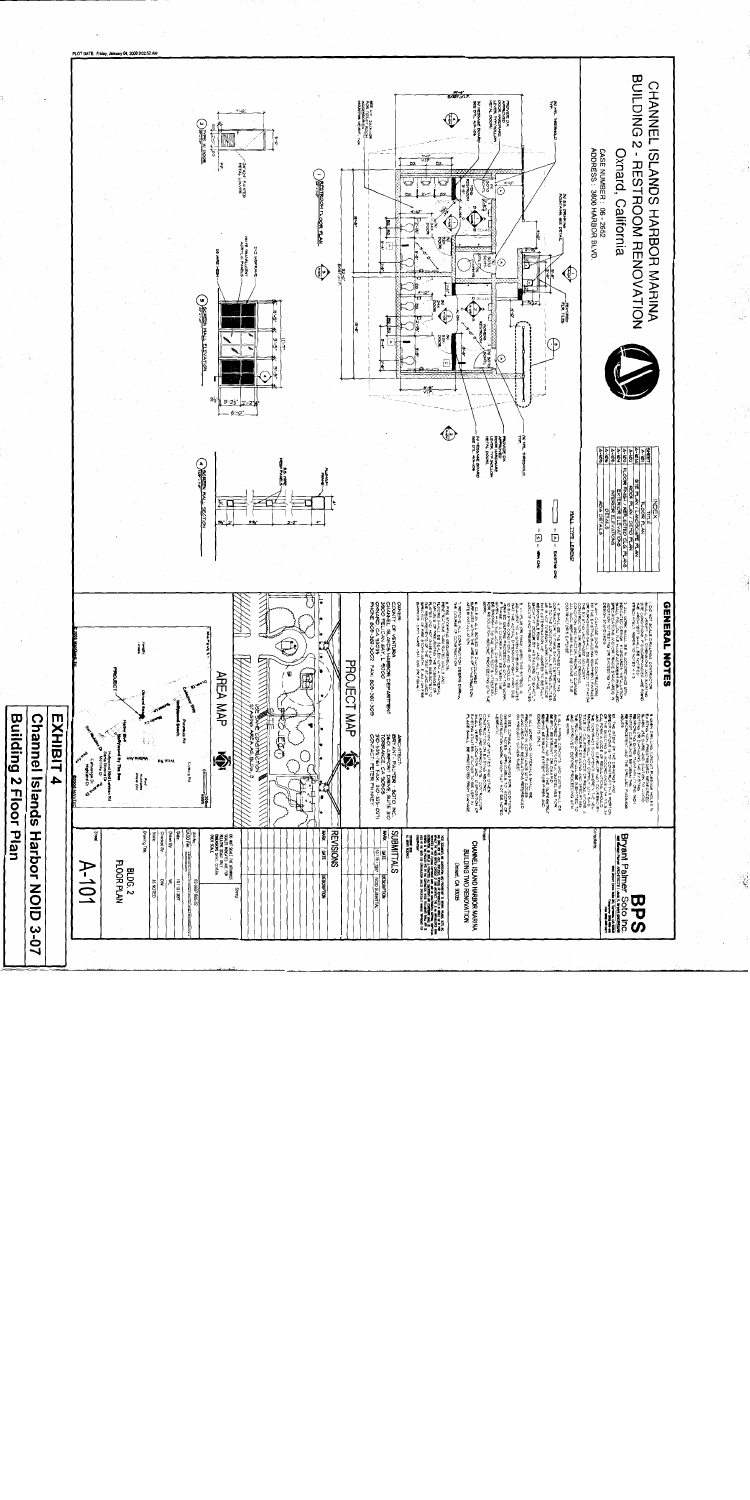

LOT DATE: Friday, January 04, 2008 9:09:

**Building 2 Floor Plan/Fixtures** 

Channel Islands Harbor NOID 3-07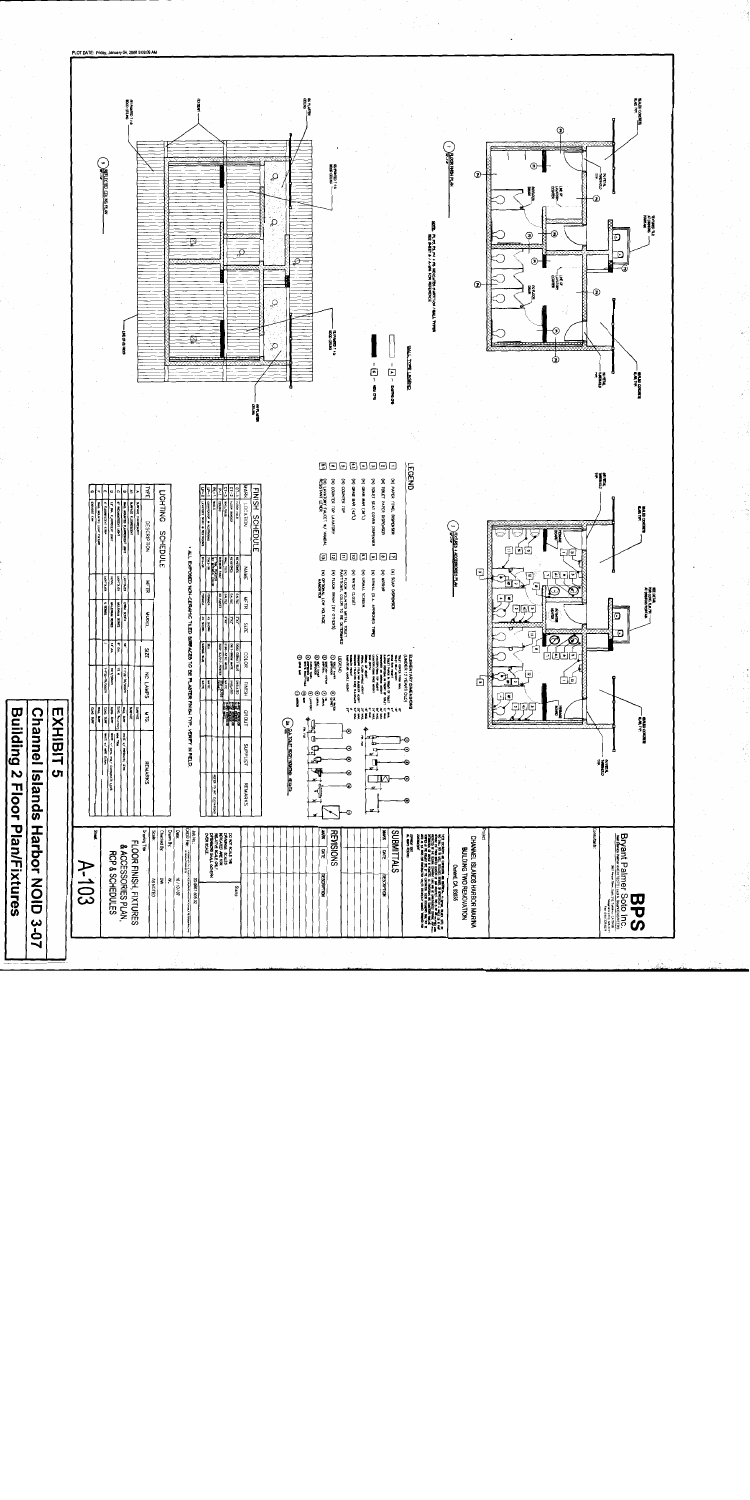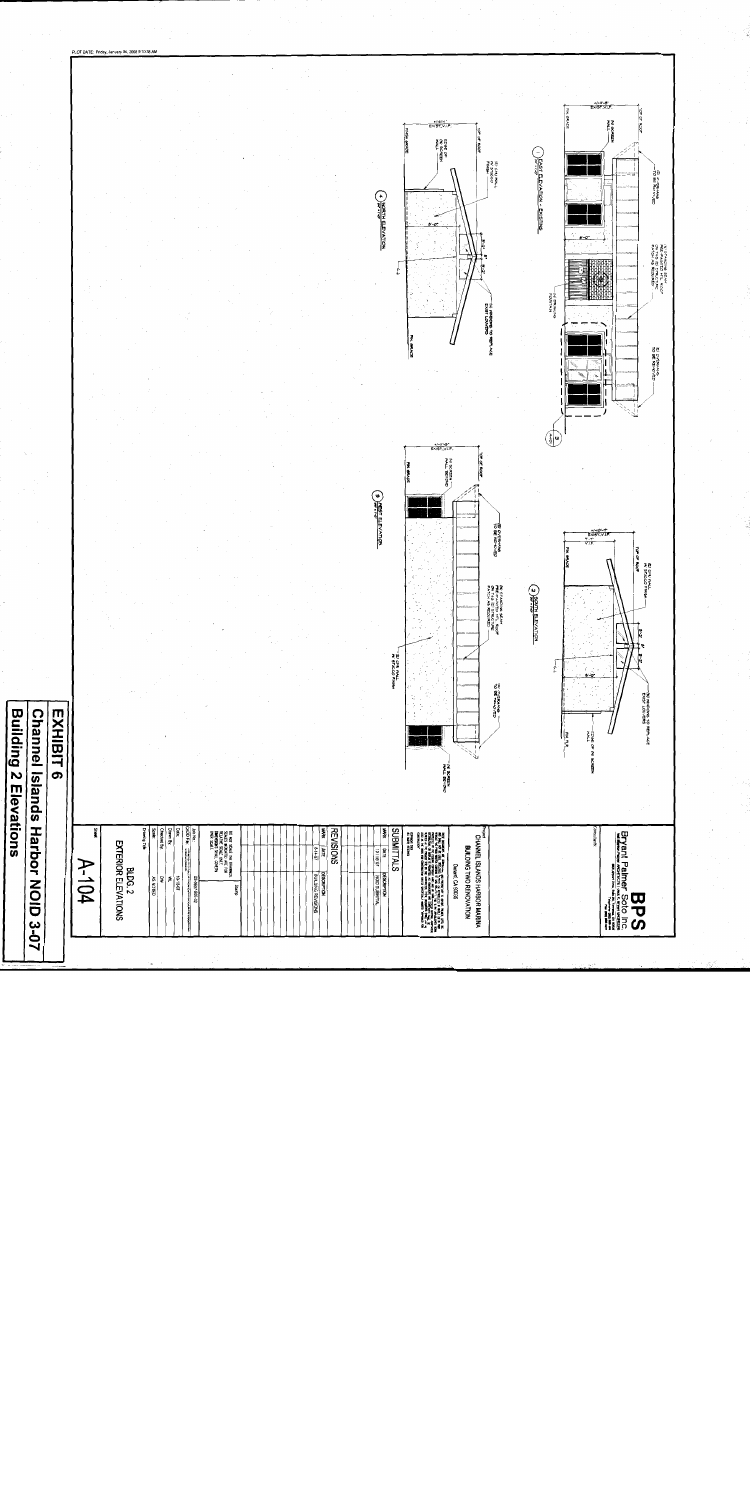

1. Albert 1

医一种 医肾上腺瘤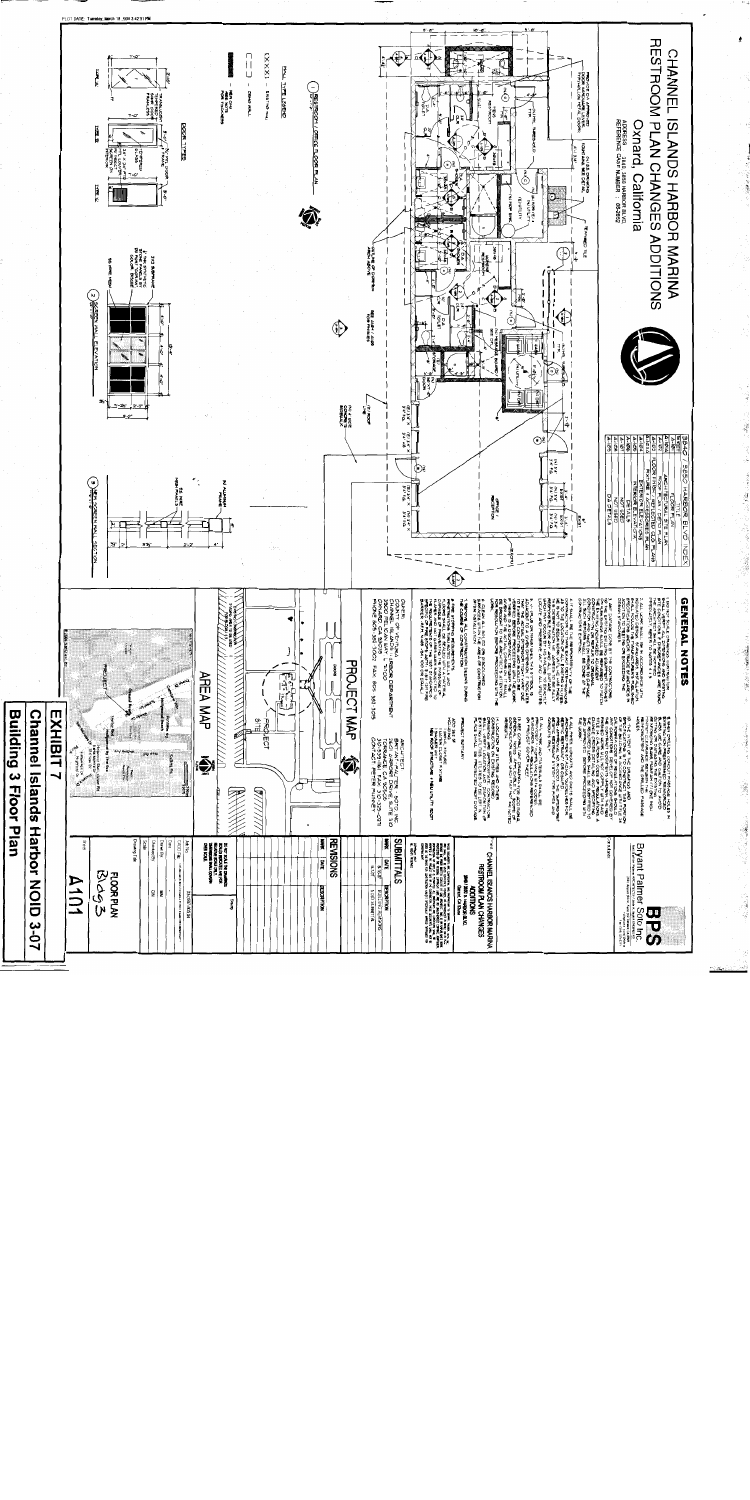

i<br>Notes

Q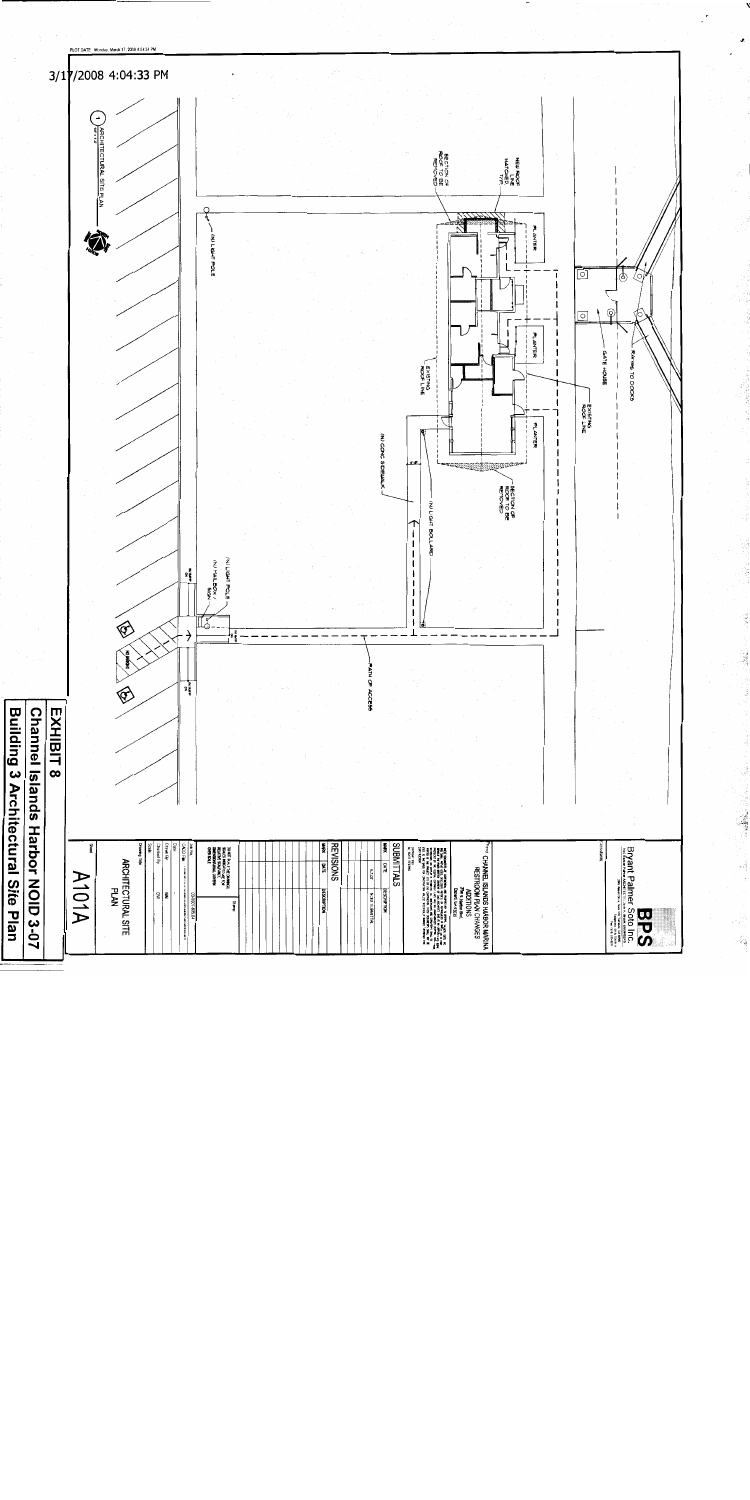

**Contract Contract** 

. الماء الأمانية المسار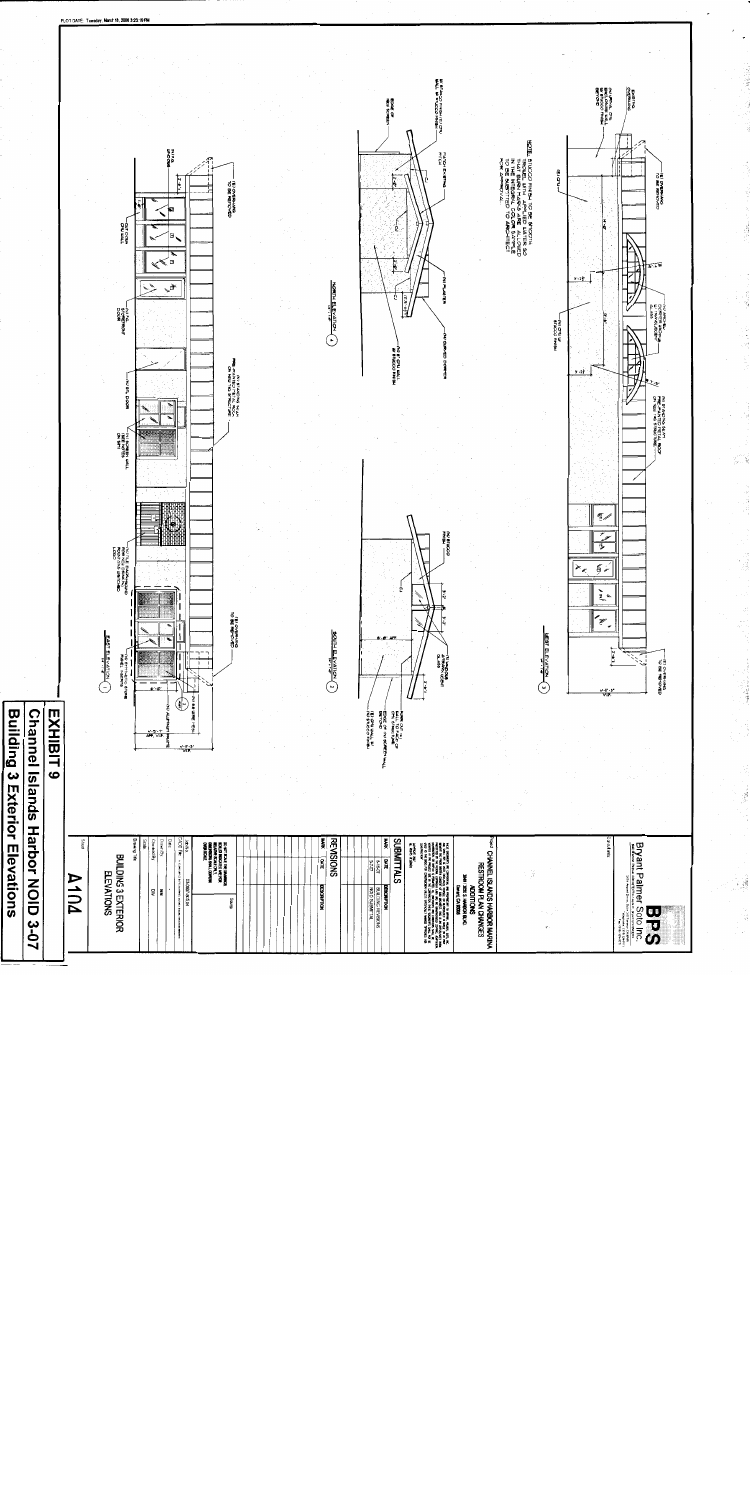

Jeffrey B. Froke, Ph.D. **CALIFAUNA** 3158 Bird Rock Road / Pebble Beach, CA 93953



**CALIFORNIAL** 

COASTAL COMMISSION SOUTH CENTRAL COAST DISTRICT

TEL (831) 224-8595 / FAX (831) 649-3765 jbfroke@mac.com

05 February 2008

# **Report on Annual Tree-Use Sequence by Nesting Great Blue Herons** & Black-crowned Night Herons at Channel Islands Harbor, Ventura County, CA / 2003-2007

As previously reported, Great Blue Herons (GBH) and Black-crowned Night Herons (BCNH) nested over a five-year consecutive period (2003-2007) inside the urban marina environment at Channel Island Harbor. A third species, the Snowy Egret, also nested in the same environment, but for one season only (1 pair on the Westside of the harbor during 2004). As an outlier, the species is not discussed further in this report.

This report focuses on the observed selection of 43 specific nest trees by the herons. The following two graphs show the number of nest trees used by each of the two heron species over the five-year period; and in particular how the nest-tree uses were distributed between the PENINSULA and WESTSIDE segments of the harbor area. By the way, these data describe all nesting by the two species of herons anywhere in the harbor setting during 2003-2007.

In summary, BCNH nested in a total of 33 of the 43 nest trees, and GBH in 13; and four of the GBH nest-uses overlapped with those of the BCNH (pairs of both species nested simultaneously in the four of the same trees).

Patterns of use represent the most telling findings from these data: Over the five-year period, BCNH nested in 28  $\rightarrow$  15  $\rightarrow$  9  $\rightarrow$  5 and then 6 trees; and the principal location of BCNH nest trees shifted from the Westside in 2003 (57 pct) to the Peninsula in 2004 (73 pct), 2005 (66 pct), 2006 (100 pct), and 2007 (83 pct).

Simultaneously, GBH nested in  $4 > 4 > 2 > 8$  and then 8 trees; and the principal location of GBH nest trees shifted from the Westside in 2003 and 2004 (75 pct each year) to the Westside/ Peninsula in 2005 (50/50 pct), and the Peninsula in both 2006 and 2007 (86 and 100 pct, respectively).

| Wildlife Science & Management Consultina |
|------------------------------------------|
| <b>EXHIBIT 10</b>                        |
| <b>Channel Islands Harbor NOID 3-07</b>  |
| Dr. Froke Reports                        |
|                                          |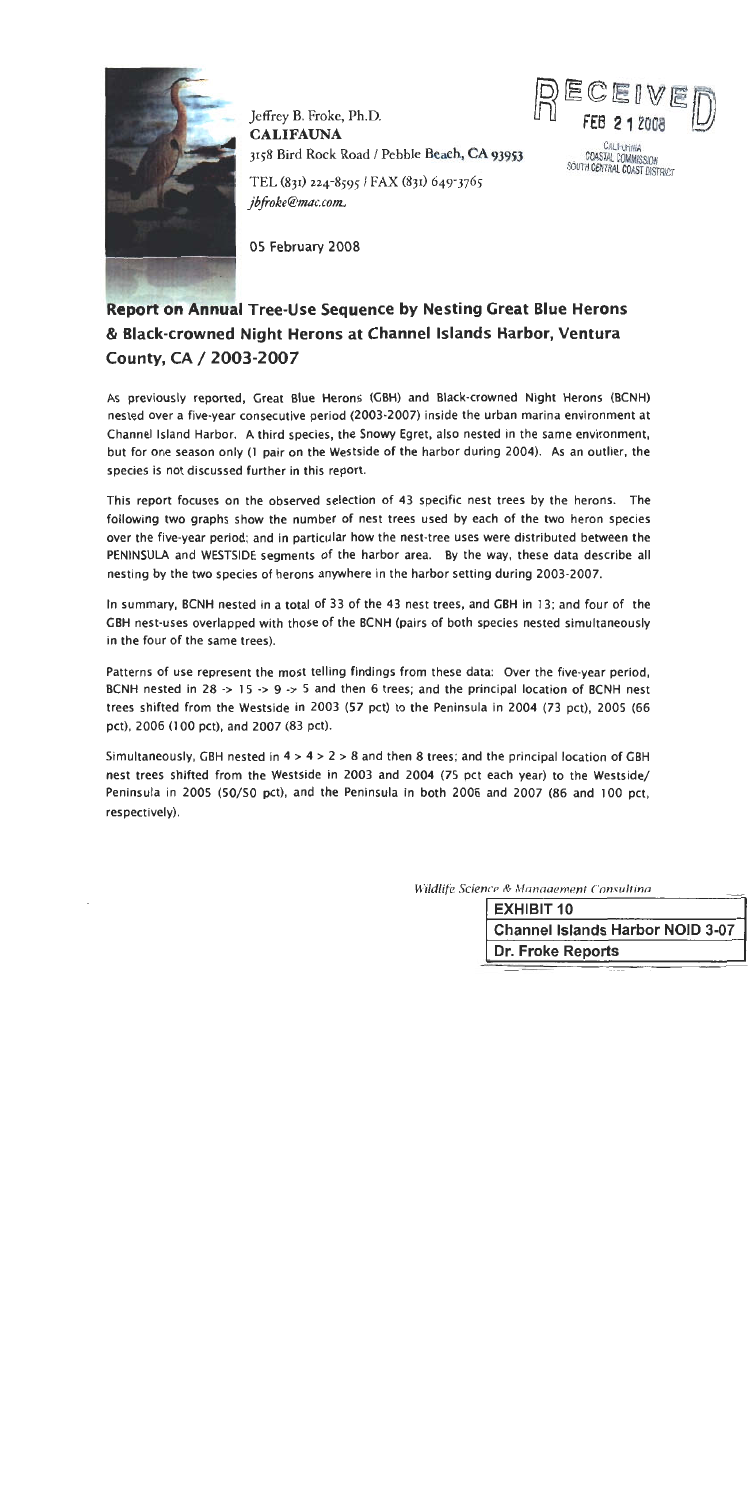All together, dominant nest tree-use by the two heron species moved from the Westside in 2003 (60 pct) to the Peninsula in 2004 and thereafter (63, 64, 92, and 100 pct, in sequence).

Ultimately, the Westside counted for the majority of 2003 tree-uses when there was a larger population of BCNH present; but following the first year, BCNH numbers both diminshed steeply and most/all of the remaining tree-users moved across the Channel in 2004. Concurrently, BCNH tree-uses dropped off from a high of 28 (2003) to a low of 5 and 6 in 2006 and 2007.

Similarly, GBH had nested mostly on the Westside in 2003 and 2004 (75 pct of nestuses both years), then switched to the Peninsula in 2005 - 2007 (first 50 pct, then 88 and 100 pct, in sequence).

The following graphics are intended to illustrate these clear nesting shifts from the Westside to the Peninsula as well as the decrease of BCNH that occured while the GBH increased in numbers and corresponding nest-uses.

**IBF** 

Final, 05 Feb 08.2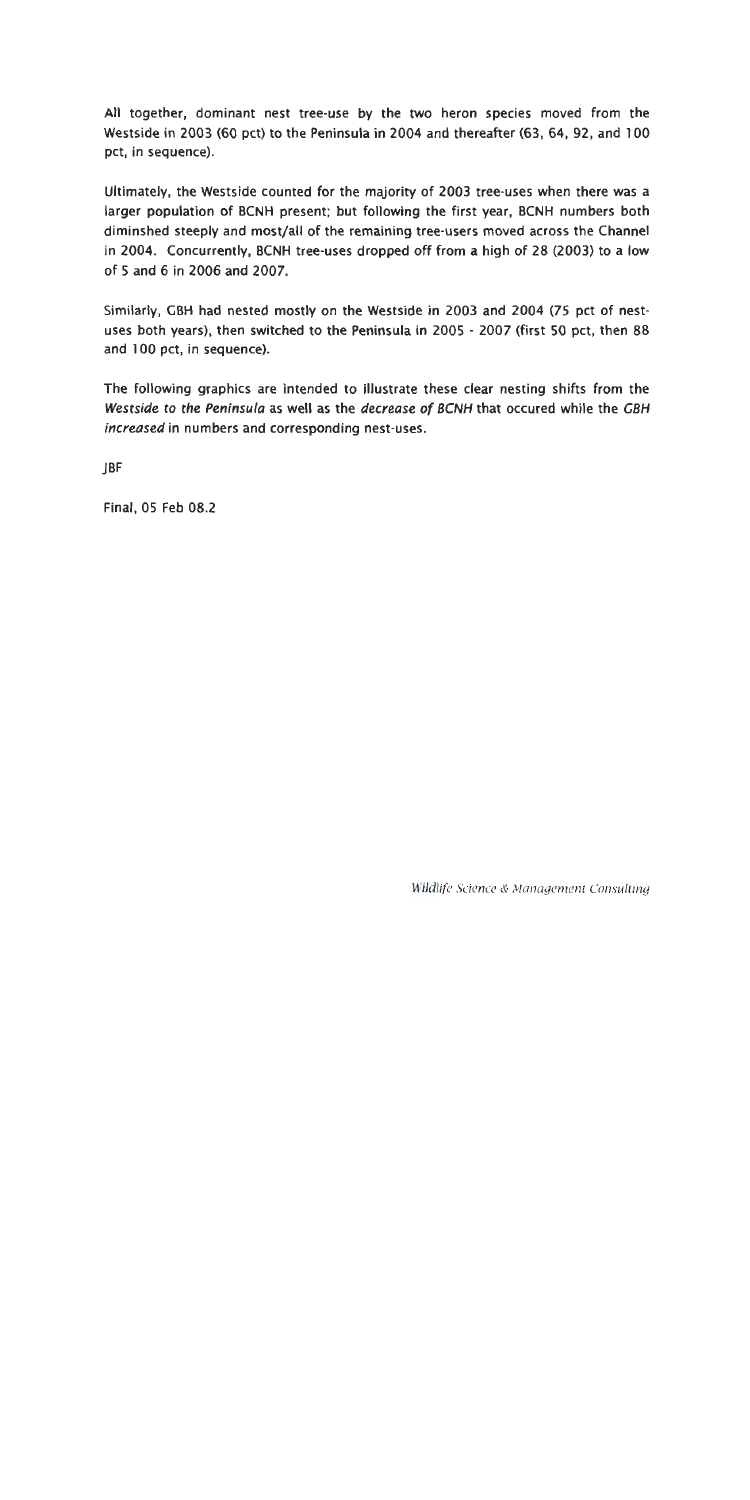

SALITORIO COASTAL COMMISSION

SOUTH CENTRAL COAST DISTRICT



IEFFREY B. FROKE, Ph.D. CALIFAUNA 3158 Bird Rock Road / Pebble Beach, CA 93953 TEL (831) 224-8595 / FAX (831) 649-3765 jbfroke@mac.com

**14 January 2008** 

# **CHANNEL ISLANDS HARBOR HERONRY**

### **NEST TREE DISTRIBUTION**

The following table represents the annual distribution of nest trees for all tree species used by all nesting heron species during nest years 2003-2007. During the five-year study period, 43 individual trees were used for nesting; and altogether, 90 uses of those trees were counted. Black-crowned Night-Herons (BCNH) accounted for 63 of the 90 total tree-uses<sup>\*</sup>, Great Blue Herons (GBH) 26, and Snowy Egret (SNEG) 1 (2004 only).

Herons nesting along the PENINSULA counted for 57 tree-uses  $(63 \text{ pet})$  over the five-year period, and the balance of 33 tree-uses (37 pct) occurred on the WESTSIDE. The largest annual tree-usage (and nesting effort) was made by BCNH on the Westside during the 2003 nesting period (BCNH used 16 Westside trees for nesting). Presently shown data do not reflect the actual number of nests used during any period. These nest effort data do exist and are reportable, per species.

Tree-use data are being analyzed to understand the annual patterns of new tree accession (NTA). NTA represents tree selection patterns of individuals or a population of animals (herons) that annually select nest trees from a larger field of suitable trees, and particularly when they adopt a previously unused tree for nesting, i.e., the population of nest trees increases over time by accession.

**DEFINITION:** USE means that one or more pairs of a species used the tree for nesting in a given year. Whether one or two GBH pairs nests in a tree, the event is a single use. The actual count of nests is not factored into this description of use.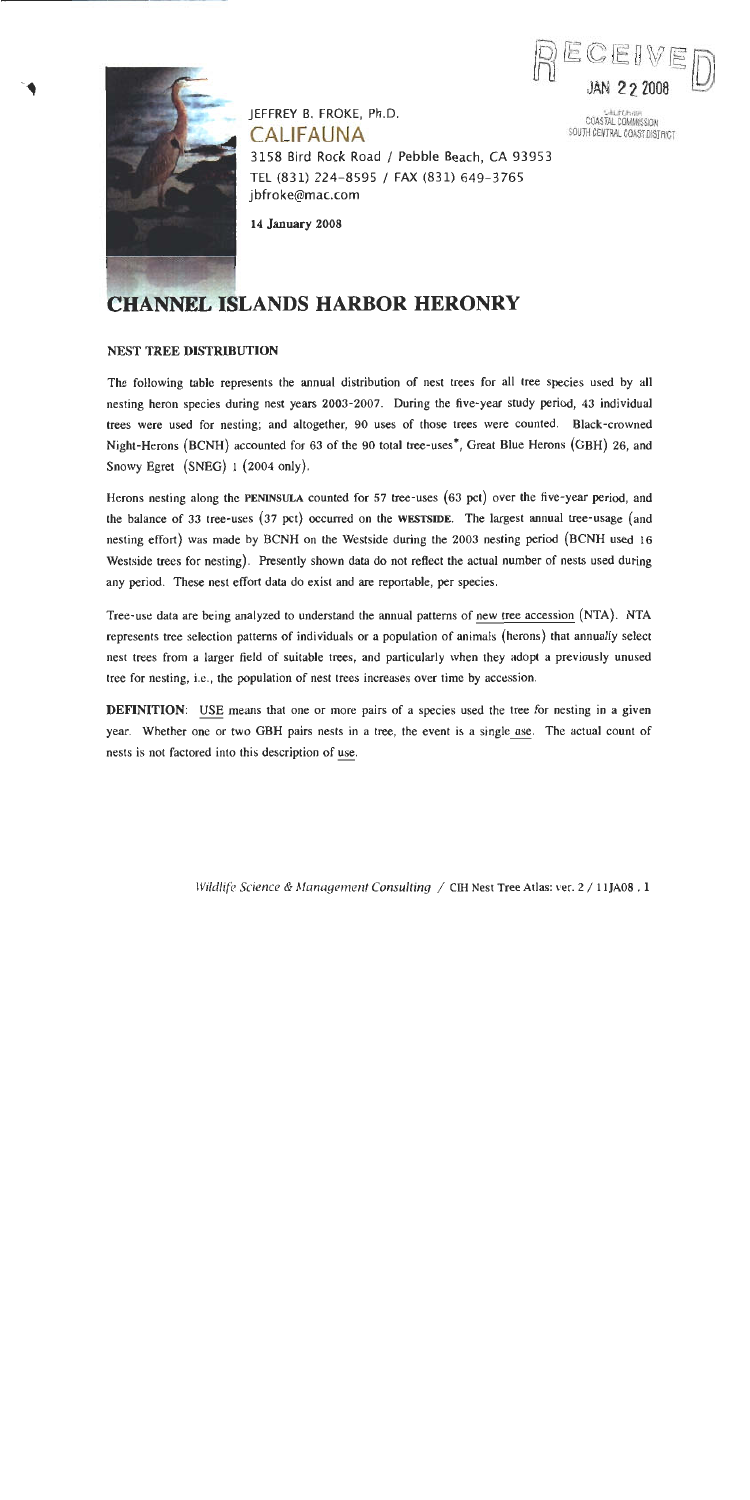| <b>CIH AREA</b>  | 2003        |            | 2004        |            | 2005 |             | 2006       |             | 2007       |             | <b>TOTALS</b> |    |
|------------------|-------------|------------|-------------|------------|------|-------------|------------|-------------|------------|-------------|---------------|----|
|                  | <b>BCNH</b> | <b>GBH</b> | <b>BCNH</b> | <b>GBH</b> | SNEG | <b>BCNH</b> | <b>GBH</b> | <b>BCNH</b> | <b>GBH</b> | <b>BCNH</b> | <b>GBH</b>    |    |
| <b>PENINSULA</b> | 12          |            | 11          |            | ø    | 6           |            |             |            |             | 8             | 57 |
| WESTSIDE         | 16          | 3          |             | 3          |      |             |            | 0           |            |             | 0             | 33 |
| <b>TOTALS</b>    | 28          | 4          | 15          | 4          |      | 9           |            |             | 8          | 6           | 8             | 90 |

### **CIH Nest Tree Distribution, 2003-2007**

### Nest Tree Worksheet, 2003-2007

The following worksheet incorporates all basic tree-use data about CIH nesting herons during 2003-2007. Tree numbers correspond with trees marked on the All Nest Map for 2003-2007 (attached). The 5 tree species are indicated by color-coded dots on the same map. Individual trees that are highlighted in yellow, below, have been used only once by herons. To date, this feature is more significant for trees used before 2007 as it indicates the trees to which herons did not return after the prior year. Future, or repeat use of trees used during 2007 only has not been determined (also, see All Nest Map).

|              | TREE # TREE NAME | NEST YEAR | <b>HERON SPECIES</b> |
|--------------|------------------|-----------|----------------------|
| I            | Magnolia         | 2003      | <b>BCNH</b>          |
| 1            | Magnolia         | 2004      | <b>BCNH</b>          |
| ı            | Magnolia         | 2005      | <b>BCNH</b>          |
| $\mathbf{z}$ | Melaleuca        | 2006      | BCNH                 |
| 2            | Melaleuca        | 2007      | <b>BCNH</b>          |
| 3            | Cypress          | 2003      | <b>BCNH</b>          |
| 3            | Cypress          | 2004      | <b>BCNH</b>          |
| 4            | Cypress          | 2003      | <b>BCNH</b>          |
| 4            | Cypress          | 2004      | <b>BCNH</b>          |
| 5            | <b>Cypress</b>   | 2007      | <b>BCNH</b>          |
| 6            | <b>Cypress</b>   | 2007      | <b>BCNH</b>          |
| 7            | Cypress          | 2003      | <b>BCNH</b>          |
| 7            | Cypress          | 2004      | <b>BCNH</b>          |
| 7            | Cypress          | 2005      | <b>BCNH</b>          |
| 7            | Cypress          | 2003      | GBH                  |
| 7            | Cypress          | 2004      | GBH                  |
|              |                  |           |                      |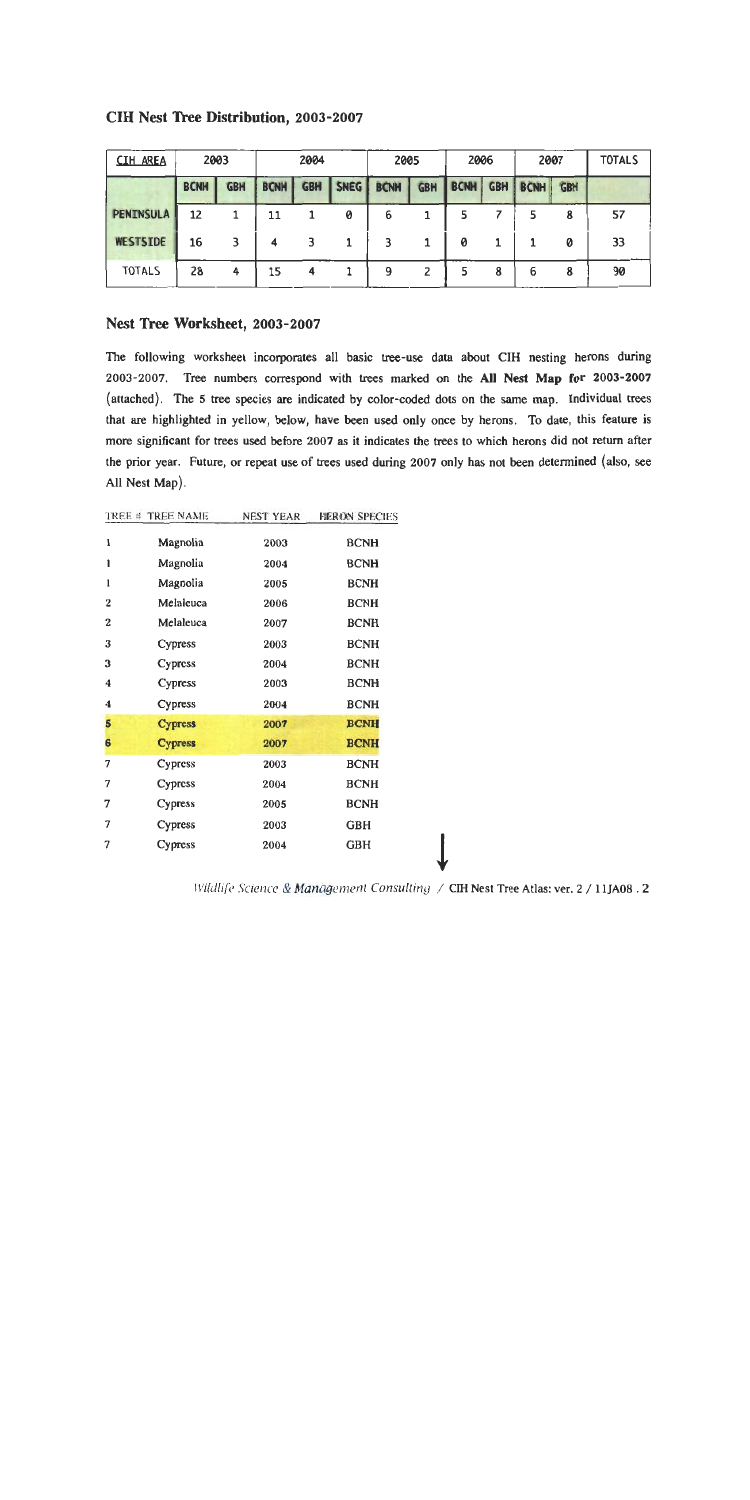| 8  | Cypress        | 2003 | <b>BCNH</b> |
|----|----------------|------|-------------|
| 8  | Cypress        | 2004 | <b>BCNH</b> |
| 8  | <b>Cypress</b> | 2005 | <b>BCNH</b> |
| 8  | Cypress        | 2003 | <b>GBH</b>  |
| 8  | Cypress        | 2004 | <b>GBH</b>  |
| 8  | Cypress        | 2006 | <b>GBH</b>  |
| 8  | Cypress        | 2004 | SnEg        |
| 9  | Cypress        | 2003 | <b>BCNH</b> |
| 9  | Cypress        | 2004 | <b>BCNH</b> |
| 9  | Cypress        | 2005 | <b>BCNH</b> |
| 9  | Cypress        | 2003 | <b>GBH</b>  |
| 9  | Cypress        | 2004 | <b>GBH</b>  |
| 9  | Cypress        | 2005 | <b>GBH</b>  |
| 10 | <b>Cypress</b> | 2007 | <b>BCNH</b> |
| 11 | Pohutukawa     | 2003 | <b>BCNH</b> |
| 11 | Pohutukawa     | 2004 | <b>BCNH</b> |
| 11 | Pohutukawa     | 2005 | <b>BCNH</b> |
| 11 | Pohutukawa     | 2006 | <b>BCNH</b> |
| 12 | Pohutukawa     | 2003 | <b>BCNH</b> |
| 12 | Pohutukawa     | 2004 | <b>BCNH</b> |
| 12 | Pohutukawa     | 2005 | <b>BCNH</b> |
| 12 | Pohutukawa     | 2006 | <b>BCNH</b> |
| 13 | Pohutukawa     | 2003 | <b>BCNH</b> |
| 13 | Pohutukawa     | 2004 | <b>BCNH</b> |
| 13 | Pohutukawa     | 2005 | <b>BCNH</b> |
| 13 | Pohutukawa     | 2006 | <b>BCNH</b> |
| 14 | Pohutukawa     | 2003 | <b>BCNH</b> |
| 14 | Pohutukawa     | 2004 | <b>BCNH</b> |
| 14 | Pohutukawa     | 2005 | <b>BCNH</b> |
| 14 | Pohutukawa     | 2006 | <b>BCNH</b> |
| 15 | Pohutukawa     | 2003 | <b>BCNH</b> |
| 16 | Pohutukawa     | 2003 | <b>BCNH</b> |
| 17 | Pohutukawa     | 2003 | <b>BCNH</b> |
| 18 | Pohutukawa     | 2003 | <b>BCNH</b> |
| 19 | Pohutukawa     | 2003 | <b>BCNH</b> |
| 20 | Pohutukawa     | 2003 | <b>BCNH</b> |
| 21 | Pohutukawa     | 2003 | <b>BCNH</b> |
|    |                |      |             |

Wildlife Science & Management Consulting / CIH Nest Tree Atlas: ver. 2 / 11JA08.3

 $\ddot{\phantom{0}}$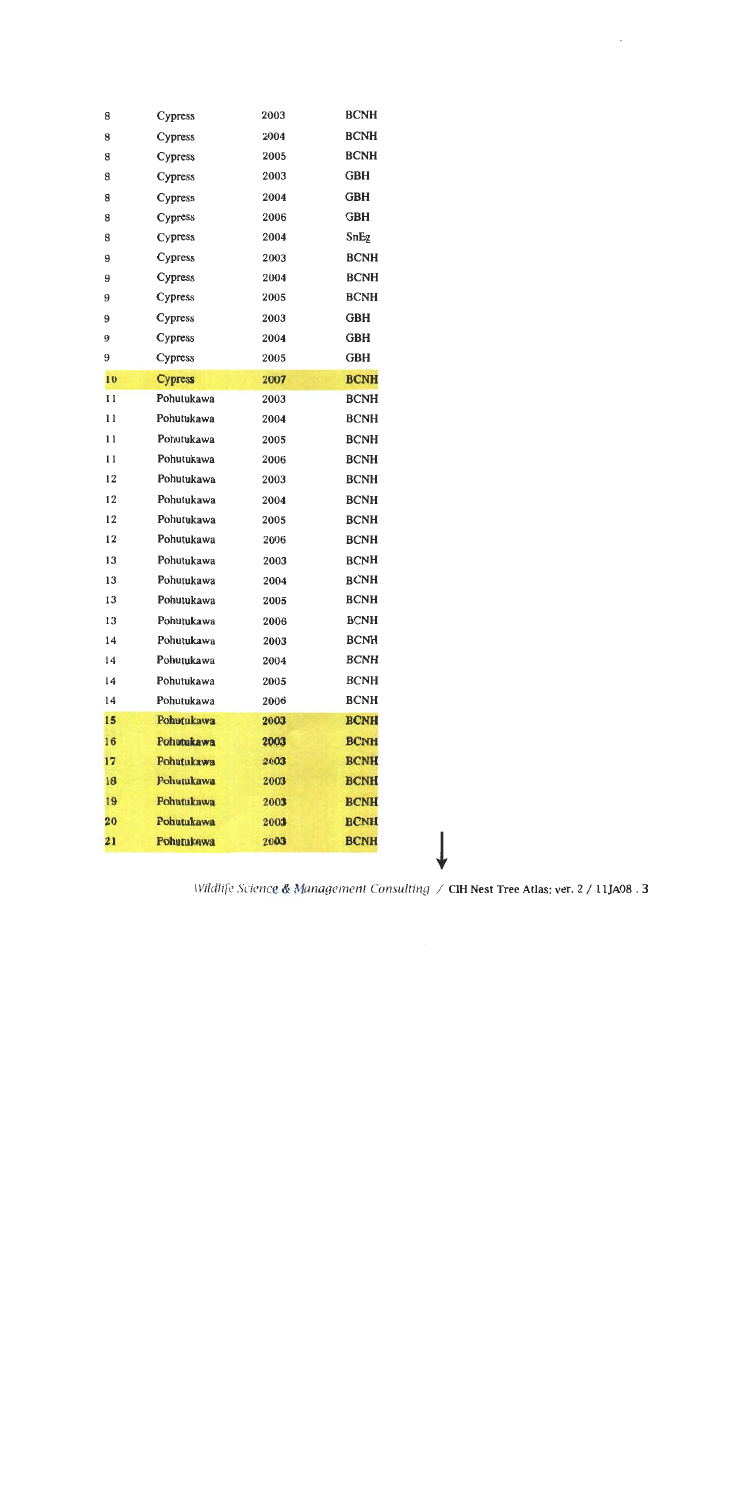| $22\phantom{.}$ | Pohutukawa       | 2003 | <b>BCNH</b> |
|-----------------|------------------|------|-------------|
| 23              | Pohutukawa       | 2003 | <b>BCNH</b> |
| 24              | Pohutukawa       | 2003 | <b>BCNH</b> |
| $25\,$          | Pohutukawa       | 2003 | <b>BCNH</b> |
| 26              | Mont Pine        | 2003 | <b>BCNH</b> |
| 26              | Mont Pine        | 2004 | <b>BCNH</b> |
| 27              | <b>Mont Pine</b> | 2007 | <b>BCNH</b> |
| 28              | Mont Pine        | 2003 | <b>BCNH</b> |
| 28              | Mont Pine        | 2004 | <b>BCNH</b> |
| 29              | <b>Mont Pine</b> | 2003 | <b>BCNH</b> |
| 30              | Mont Pine        | 2003 | <b>BCNH</b> |
| 30              | Mont Pine        | 2007 | <b>BCNH</b> |
| 31              | Mont Pine        | 2003 | <b>BCNH</b> |
| 31              | Mont Pine        | 2004 | <b>BCNH</b> |
| 31              | Mont Pine        | 2005 | <b>BCNH</b> |
| 31              | Mont Pine        | 2003 | GBH         |
| 31              | Mont Pine        | 2004 | GBH         |
| 31              | Mont Pine        | 2005 | GBH         |
| 31              | Mont Pine        | 2006 | GBH         |
| 31              | Mont Pine        | 2007 | GBH         |
| 32              | Fan Palm         | 2006 | <b>GBH</b>  |
| 33              | Fan Palm         | 2006 | <b>GBH</b>  |
| 33              | Fan Palm         | 2007 | <b>GBH</b>  |
| 34              | Fan Palm         | 2006 | GBH         |
| 34              | Fan Palm         | 2007 | GBH         |
| 35              | Fan Palm         | 2006 | <b>GBH</b>  |
| 36              | Fan Palm         | 2007 | <b>GBH</b>  |
| 37              | Fan Palm         | 2006 | <b>GBH</b>  |
| 37              | Fan Palm         | 2007 | <b>GBH</b>  |
| 38              | Fan Palm         | 2007 | <b>GBH</b>  |
| 39              | Fan Palm         | 2006 | GBH         |
| 39              | Fan Palm         | 2007 | <b>GBH</b>  |
| 40              | Fan Palm         | 2007 | <b>GBH</b>  |
| 41              | Pohutukawa       | 2004 | <b>BCNH</b> |
| 42              | Pohutukawa       | 2003 | <b>BCNH</b> |
| 43 <sup>°</sup> | Pohutukawa       | 2003 | <b>BCNH</b> |
|                 |                  |      |             |

of collected tree-use data, 2003-2007

Wildlife Science & Management Consulting / CIH Nest Tree Atlas: ver. 2 / 11JA08.4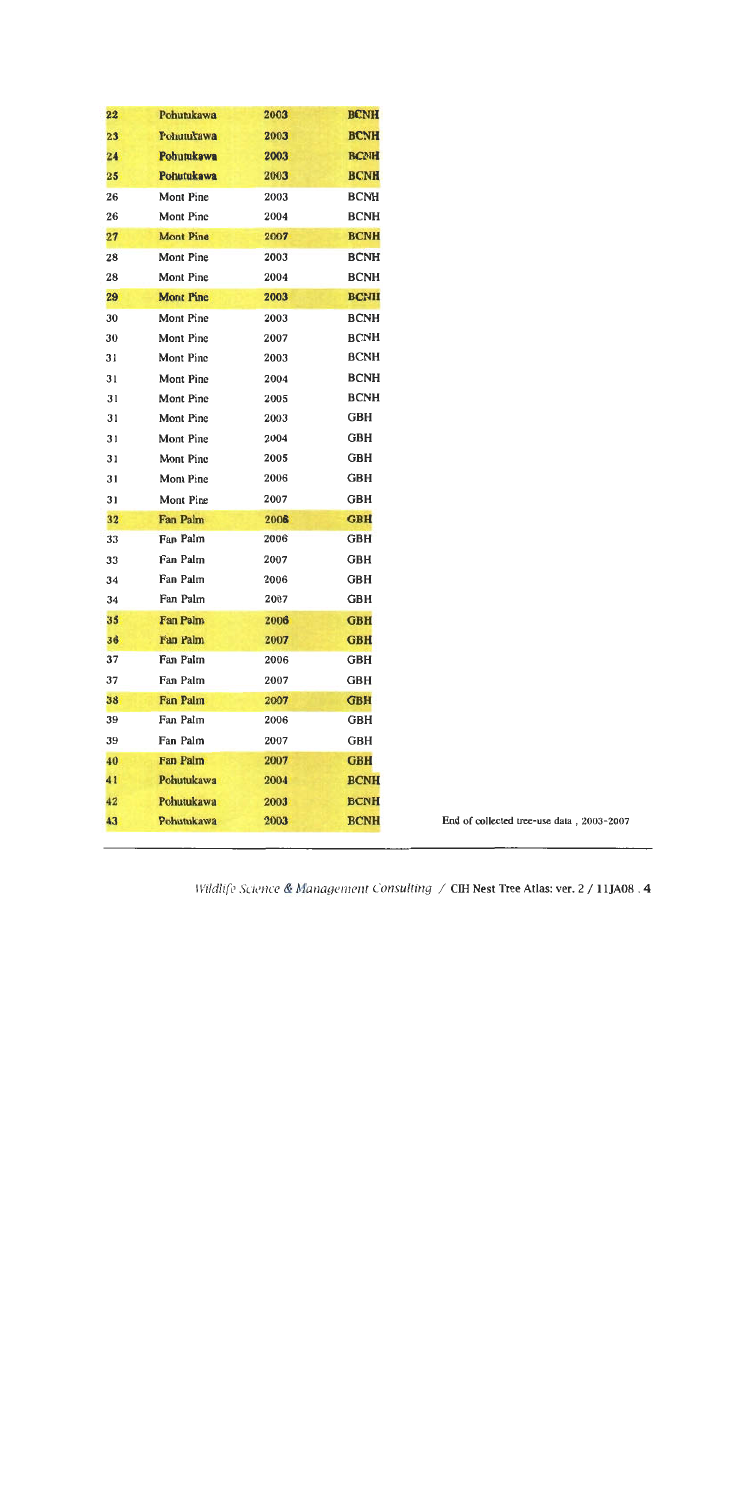

# HERON NEST ATLAS for CHANNEL ISLANDS HARBOR HERON 2003-2007

- 
- 
- 
- 
- 
- 
-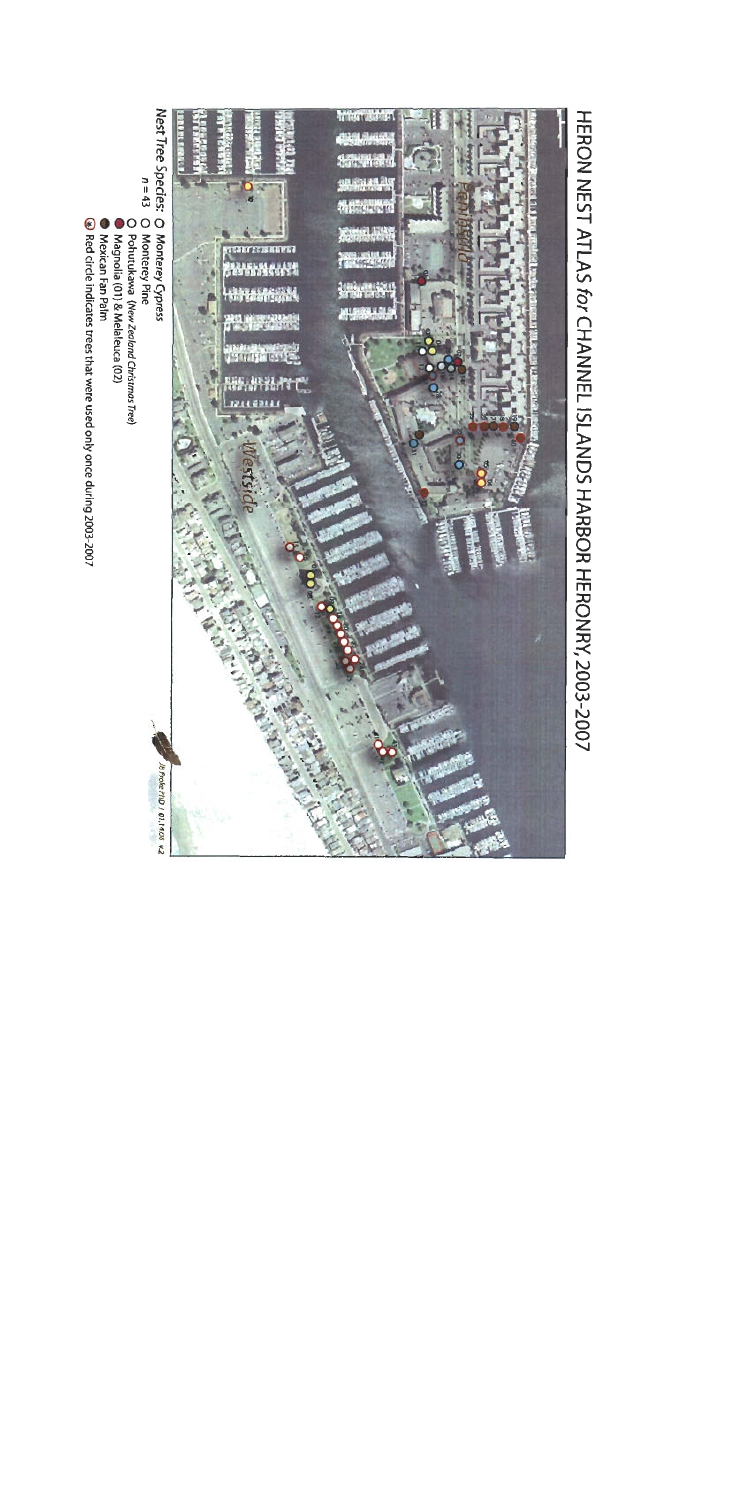# **The Beacon Foundation**



**PMR 352** 3844 W Channel Islands Blvd Oxnard, CA 93035

JAN 077008

ALIFUNNIA COASTAL COMMISSION SOUTH CENTRAL COAST DISTRICT

**Gary Timm, Assistant Director** Amber Tysor, Coastal Program Planner California Coastal Commission 89 So. California Street, Suite 200 Ventura, CA 93001

NOID - Channel Islands Harbor **Restroom and Office Remodel** 

January 7, 2008

Dear Mr. Timm and Ms. Tysor:

 $\mathbf{r}$ 

The proposed NOID submitted by the County Harbor Department January 19, 2007 suffers from misstatement of fact and failure to consider significant issues.

### 1. The Proposed Project will Impact the Adjacent Heron Rookery. The NOID page states:

"No biological impacts are associated with the small additions proposed by this project. One mature large shrub (Myoporum) will be removed that is directly adjacent to Building 3. No trees that have been used by herons as nesting sites will be removed. "

This Myoporum is a tree and it is one of eleven trees that make up the heron rookery adjacent to the proposed action. These trees are closely placed with overlaping canopies. The tree proposed for removal is an integral part of this grove. The County biological consultant, Jeffrey Froke, identified two trees adjacent to Building 3 as nesting trees in 2003 and/or 2004. The pages of the Froke report of October 2004 (already on file with the Commission) is attached.

In addition to the impact on the heron of noise and other impacts of the tree removal, the demolition and reconstruction of structures will have noise and other impacts. The NOID dismisses these issues based on "conditions" it will ask its lessee to observe. There is no showing that the lessee has accepted them. Any conditions should be placed by the Coastal Commisssion so they may be enforced. The proposed conditions are a variant of those imposed by the Commission on the Marine Emporium project. No heron nesting has been observed proximate to the Marine Emporium project. That reason and that reason alone justified the weak construction condition imposed at the Marine Emporium site. The NOID project site is part of the heron rookery identified and protected in Conditions and Modifications imposed by the Commission on the BISC project. At a minimum, the same protections and are required for the proposed action. Chief among needed provisions is prohibition of all exterior construction during the nesting season.

2. The proposed project takes additional protected public park land. The proposed NOID states (page 3)

"The project is consistent with policies contained in the PWP regarding park preservation. The small additions to the buildings will accommodate additional amenities for boaters and other visitors to the park and will not reduce the amount of park space available for public use."

| <b>EXHIBIT 11</b>                       |
|-----------------------------------------|
| <b>Channel Islands Harbor NOID 3-07</b> |
| <b>Letter from Beacon Foundation</b>    |
|                                         |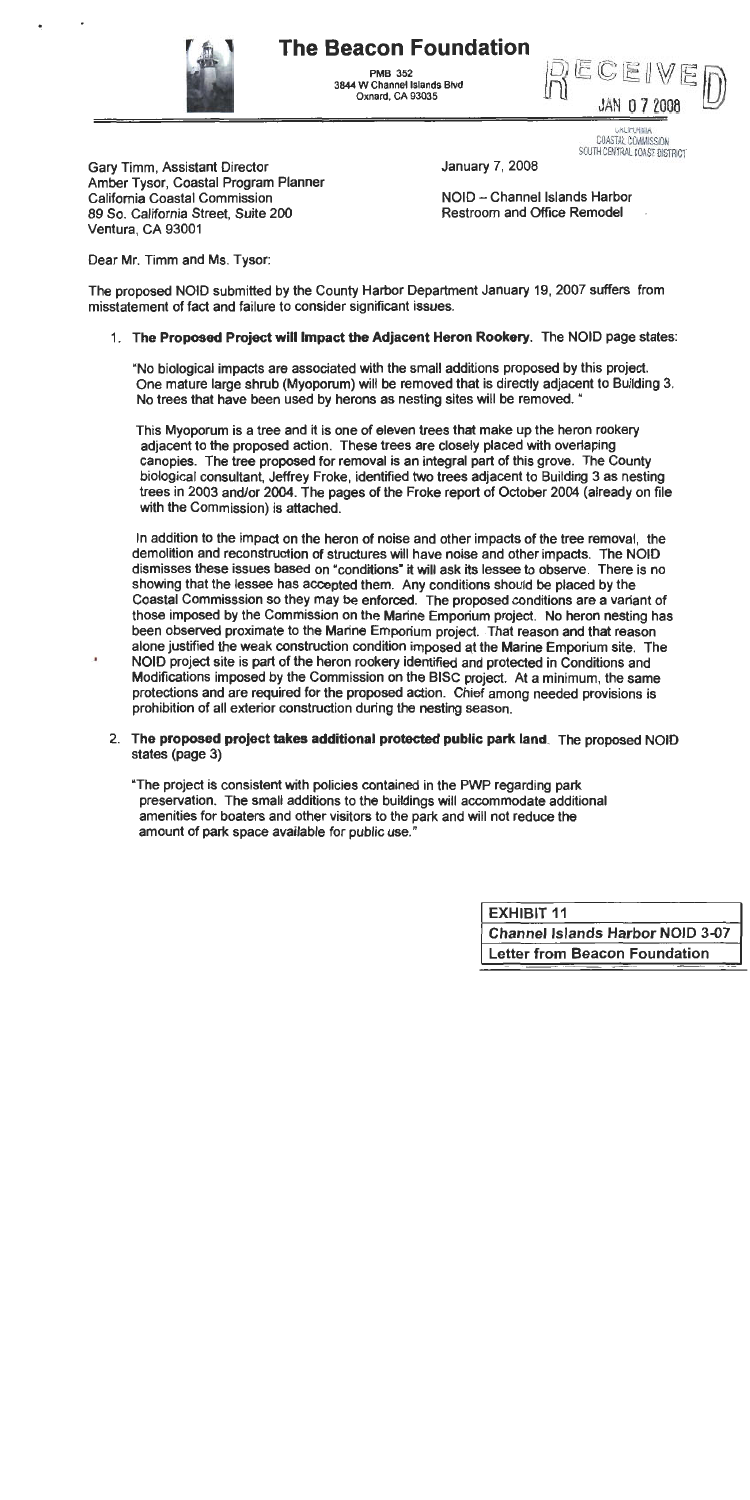This misstates the facts. The proposed action directly takes some 200 square feet of existing protected park land. This is in addition to some 4,000 square feet of park land proposed for taking by the BISC project. It is also additional to the existing unauthorized taking by Harbor Department of more than 200 square feet for a construction trailer that has sat unused in the park for more than a year.

Of the three buildings to be reconstructed only one is open to the public. As discussed in point 3 below, there is no gain to public use in its renovation.

In addition to the direct taking by the expanded building footprints, it appears the project contemplates an additional concrete walkway from the east side of Building 3 across the heron rookery to the parking lot. The NOID text notes access to the east side entrance will be by a walkway from the west side but the diagram provided in the NOID shows otherwise. In either case there are impacts that must be considered on both the Heron rookery and on parkland.

The direct and cumulative impacts of all these taking must be considered. There is no "de minimus" concept for taking park land designated in the PWP. In the BISC project the whole area of this linear park was recognized by the County (under Conditions imposed by the Commission) as designated park land for which a PWP amendment is required for any taking.

3. The only public restroom will not be functionally renovated or made ADA compliant. The NOID (page 2) speaks of "rehabilitation of the public restroom" that is correctly described as "outdated and deteriorating." However, a careful reading of the fourth paragraph of NOID page 2, reveals that only an exterior renovation and roof replacement is contemplated for this non-ADA compliant public restroom. No diagram is provided of interior renovations to this structure because norie are contemplated. The County merely proposes sprucing up the facade. This shows a "let them eat cake" attitude that one would not expect from any public agency.

The two restroom available to slip tenants (and not to the general public) will be renovated inside and made ADA compliant. The only restroom open to the public will not. This is contrary to principals of public access contemplated by the Coastal Act and a violation of the Americans With Disabilities Act. Renovation of existing buildings requires ADA compliance. The new roof and skylight alone is a "renovation" triggering ADA requirements.

An additional concern not treated in the NOID is whether temporary restroom facilities will be provided. If so, where will they be sited and what are their impacts?

**Sincerew** 

Lee Quaintance, Secretary

Encl.